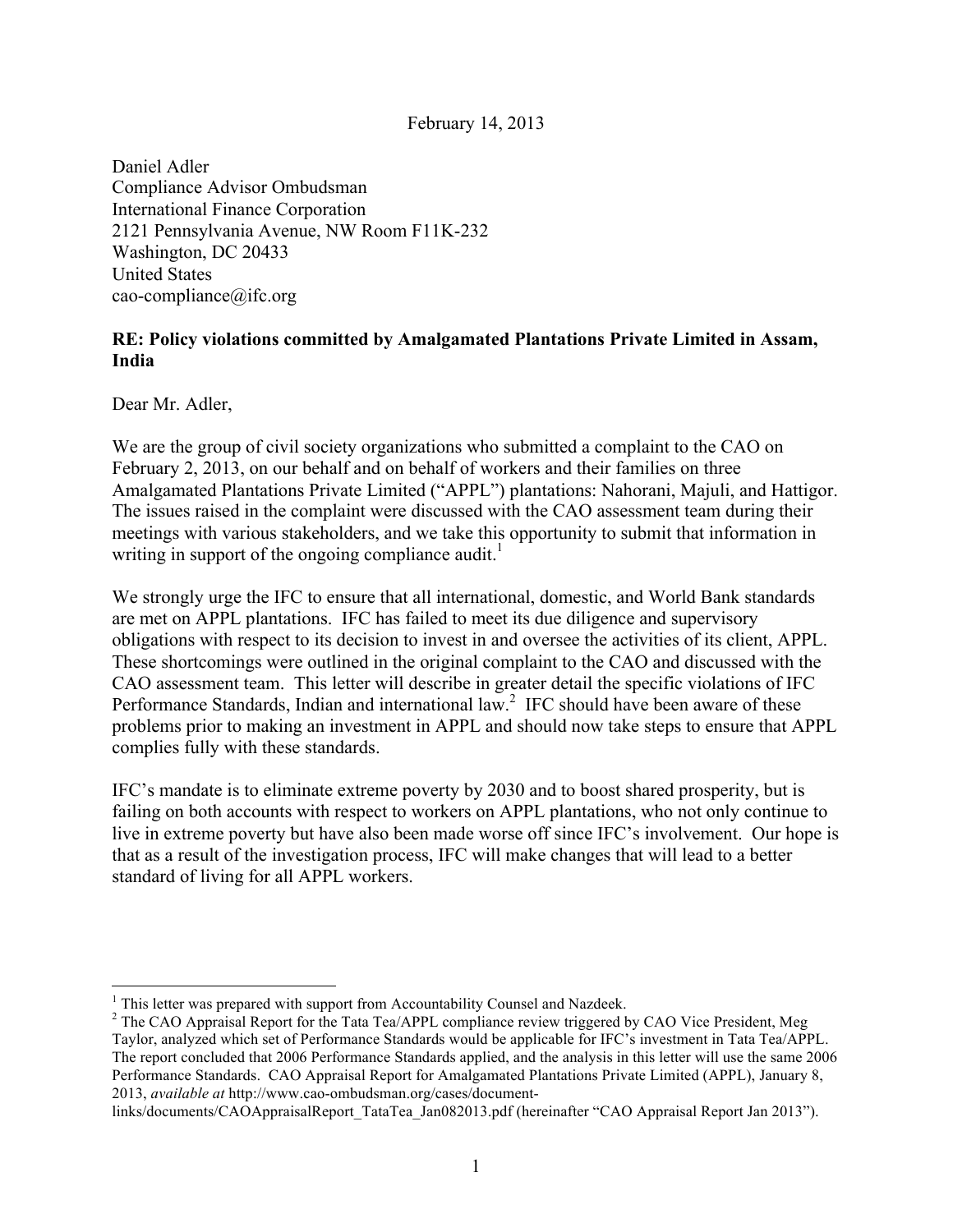### **I. Introduction**

On February 2, 2013, we submitted a complaint to the CAO regarding violations of international, national, and state law on three APPL plantations (Annex 1). These violations are the result of more than 150 years of subjugation and oppression of tea plantation workers. Under British colonial rule, the forebears of many of Assam's tea plantation workers were forcibly migrated from tribal areas in central India to work in the tea industry in northeast India, and were eventually re-employed through economic and physical coercion.<sup>3</sup> Today, tea plantation workers in Assam continue their "generational servitude."<sup>4</sup> They remain isolated from Assam's mainstream, both physically and in terms of economic development, $<sup>5</sup>$  and are dependent on</sup> APPL for their livelihoods, and their families' housing, health, food, education, and cultural life.

Our complaint raised concerns regarding labor and working conditions, inadequate compensation, poor sanitation and health conditions, poor living conditions on the plantations, restricted freedom of association, and a faulty worker share program. We submit this supplemental document today for two purposes:

- To document in further detail APPL's violations of IFC Performance Standard 2; Indian laws, namely: the Indian Plantations Labour Act, 1951 ("PLA"), the Assam Plantations Labour Rules, 1956 ("Assam Rules"), the Minimum Wages Act, 1948 ("MWA"), and the Payment of Wages Act, 1936 ("PWA"); and fundamental conventions of the International Labour Organization ("ILO") to which India is a party; and
- To illustrate APPL's violations of IFC Performance Standard 7 against the *adivasi* workers and families on its plantations.

Workers and their families continue to suffer abysmal living and working conditions, and ongoing violations of their legal rights. Such violations include:

- Failure to inform workers of their legal rights;
- Denial of access to a representative union;
- Payment of wages below the state mandated minimum and the national floor minimum wage, unpaid rest day remuneration, overtime and sick pay, and illegal deductions;
- Replacement of permanent workers with temporary workers, with reduced benefits;
- Excessively long working hours and work requirements;
- Inadequate health benefits, with limited doctors providing poor medical care in substandard facilities;
- Lack of accommodation for pregnant workers;
- Workers bearing costs that APPL is required to cover, including medical expenses and dependency benefits for female workers;

 <sup>3</sup> Behal, Rana, *Coolies, Recruiters and Planters: Migration of Indian Labour to the Southeast Asian and Assam Plantations during Colonial Rule*, Crossroads Asia Working Paper Series (2013), pp. 5-8 (hereinafter "Behal

article") ( $\frac{\text{Annex } 2}{\text{P}}$ .

<sup>&</sup>lt;sup>5</sup> CAO Meeting with NGOs in Tezpur, June 29, 2013 (hereinafter "NGO Meeting, June 2013") (minutes on file); Saikia, Biswajeet, "Development of Tea Garden Community and Adivasi Identity Politics in Assam," *The Indian Journal of Labour Economics*, Vol. 51, No. 2, 2008, p. 308, 321-322 (hereinafter "Saikia article") (Annex 3).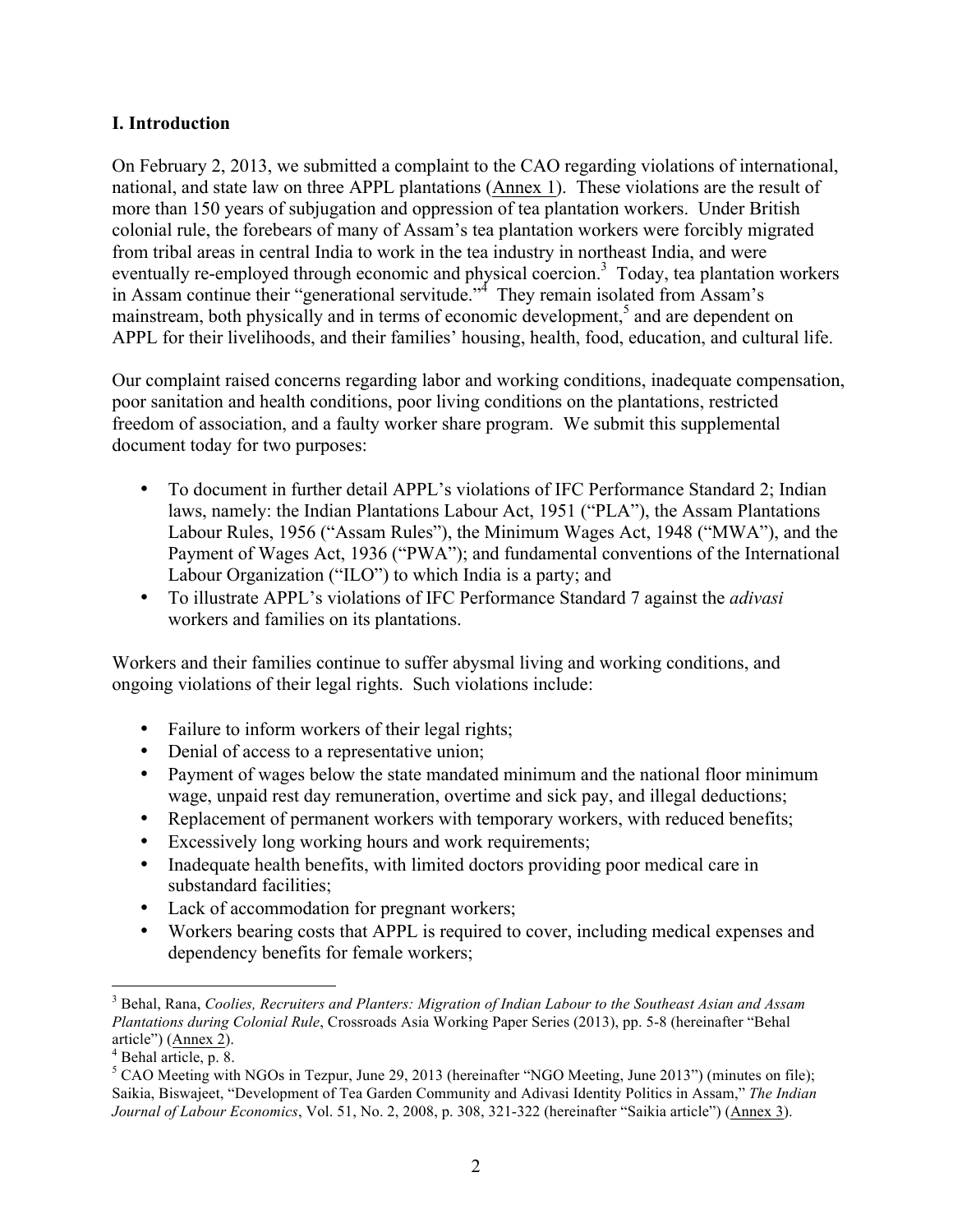- Severe water and sanitation related health hazards;
- Overcrowded housing in states of disrepair;
- Inadequate education systems for workers' children;
- Lack of childcare;
- Presence of child labor on the plantation;
- Occupational health and safety violations, including a lack of safety equipment, training and medical attention for pesticide sprayers;
- Incomplete information and coercion on workers to enter a flawed employee share program;
- An ineffective grievance mechanism for redress of complaints; and
- Retaliation against workers who voice their concerns or complain about these violations.

Finally, APPL threatens the *adivasi* cultural identity of workers and their families by failing to engage *adivasi* workers as partners in development and instead violating their rights.<sup>6</sup> The cumulative effect of APPL's actions is to ensure that generations of *adivasi* workers will remain dependent on the tea plantations, thus perpetuating their historic marginalization.

Given the well-documented history of Assam's problematic labor practices in the tea industry and the entrenched nature of labor practices and relationships across the state, IFC should have better understood the challenges associated with promoting real sustainability and ethical labor standards. In approving the investment in Tata Tea/APPL, IFC failed in its due diligence, relying too heavily on certification programs and external auditing, to approve the investment in Tata Tea/APPL. IFC must now take additional steps to rectify the harm to workers caused by labor violations under IFC supervision.

## **II. Labor Rights Violations**

IFC Performance Standard 2 ("PS2") recognizes that the pursuit of economic growth must be balanced with protection for basic rights of workers. Objectives enshrined in PS2 include "to establish, maintain, and improve the worker-management relationship," "promote the fair treatment, non-discrimination and equal opportunity of workers, and compliance with national labor and employment laws," and "promote safe and healthy working conditions, and to protect and promote the health of workers."7

APPL has met none of these objectives: its relationship with its workers is oppressive, it is not in compliance with labor and employment laws, and working conditions and worker health are appalling. This section will outline PS2 violations, in addition to violations of applicable laws and international treaties.

<sup>&</sup>lt;sup>6</sup> "*Adivasi*" is an umbrella term for indigenous peoples of India, and refers to a heterogeneous set of ethnic and tribal groups. The term "*adivasi*" derives from the Hindi word "adi" which means of earliest times or from the beginning and "vasi" meaning inhabitant or resident, and was coined in the 1930s as a consequence of a political movement to forge a sense of identity among the various indigenous peoples of India. *See* http://www.refworld.org/docid/49749d14c.html.

<sup>&</sup>lt;sup>7</sup> IFC Performance Standards on Social and Environmental Sustainability, 2006, Performance Standard 2: Labor and Working Conditions, para. 2 (hereinafter "PS2").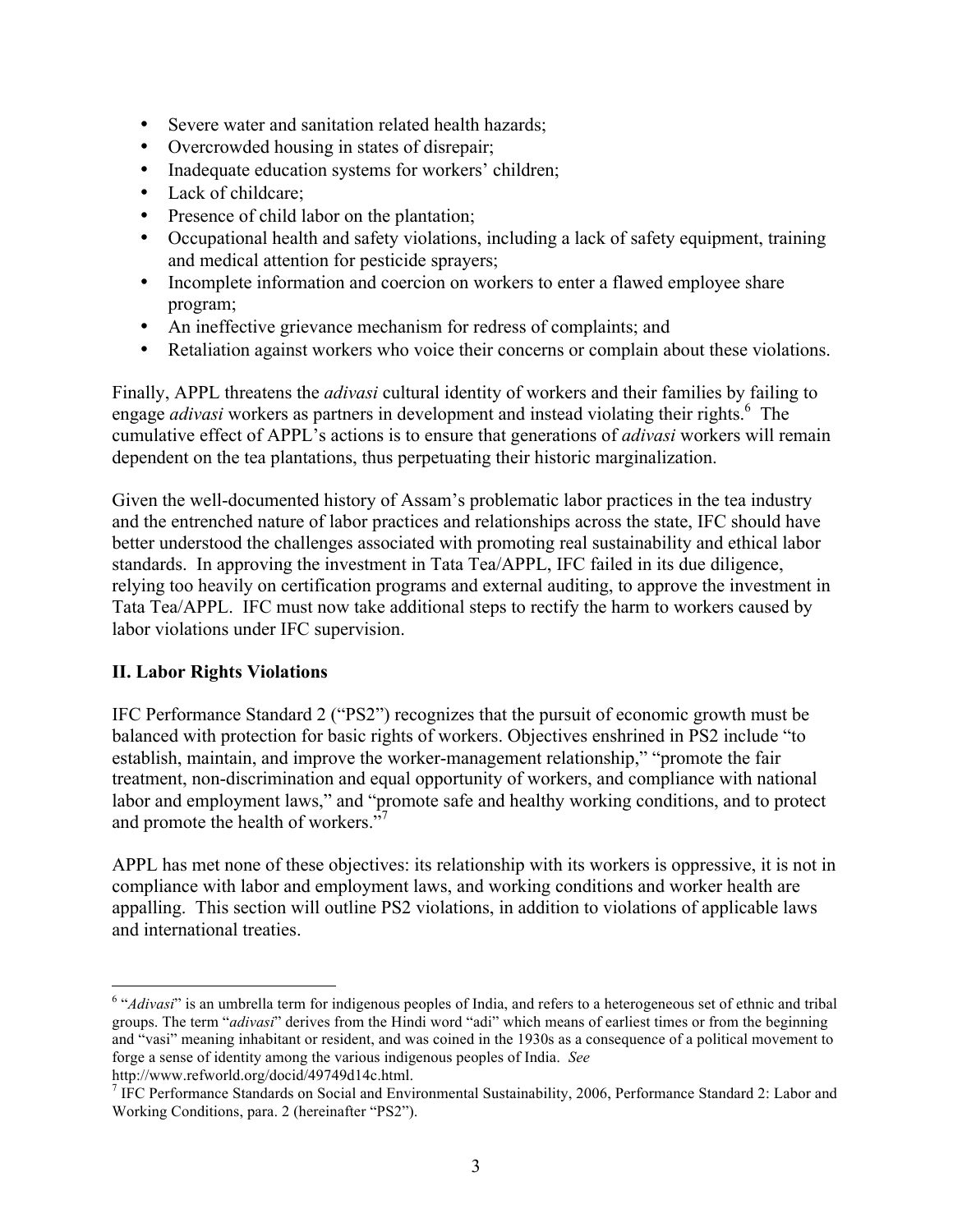### **A. Failure to Inform Workers of Their Rights**

Under PS2, APPL must adopt a human resources policy, under which they must inform employees of their "rights under national labor and employment law, including their rights related to wages and benefits. This policy will be clear and understandable to employees and will be explained or made accessible to each employee upon taking employment."<sup>8</sup> After the beginning of employment, APPL must "document and communicate to all employees and workers directly contracted by the client their working conditions and terms of employment, including their entitlement to wages and any benefits."<sup>9</sup>

However, APPL has not sufficiently informed its employees of their rights, making it more difficult for workers to identify and act upon the many violations of those rights. For example, APPL provides payslips in English to workers who speak other regional and local languages, and provides no further information or training regarding the calculation of wages or deductions.<sup>10</sup> This lack of information and communication on behalf of APPL has been particularly challenging with regard to the Employee Stock Ownership Program ("ESOP"), detailed further below.

A major driver of this breakdown in communication, as well as the difficulties with rectifying the many workers' rights violations on the plantations, is the fact that the officially recognized union does not represent worker interests and is not protecting workers' rights.

## **B. Workers' Organizations Do Not Represent Workers**

Under PS2, "[i]n countries where national law recognizes workers' rights to form and to join workers' organizations of their choosing without interference and to bargain collectively, the client will comply with national law."<sup>11"</sup> Furthermore, "the client will not discourage workers from electing workers representatives, forming or joining workers' organizations of their choosing, or from bargaining collectively, and will not discriminate or retaliate against workers who participate, or seek to participate, in such organizations and collective bargaining."<sup>12</sup> "Worker organizations are expected to fairly represent the workers in the workforce."<sup>13</sup> The right to freedom of association is also enshrined in the Indian Constitution<sup>14</sup> and in various international agreements to which India is a party.<sup>15</sup>

 <sup>8</sup> PS2, para. 6.

<sup>&</sup>lt;sup>9</sup> PS2, para. 7.

<sup>&</sup>lt;sup>10</sup> Initial Complaint Letter to CAO re Hattigor, Nahorani, and Majuli APPL Plantations, February 2, 2013 (hereinafter "Feb 2013 Complaint").<br><sup>11</sup> PS2, para. 13.

<sup>&</sup>lt;sup>12</sup> PS2, para. 14.<br><sup>13</sup> PS2, para. 10.<br><sup>14</sup> Constitution of India, 1949, Article 19(1)(c).<br><sup>14</sup> Constitution of India, 1949, Article 19(1)(c).<br><sup>15</sup> See, e.g., International Covenant on Civil and Political Rights, Article Social and Cultural Rights, Article 8.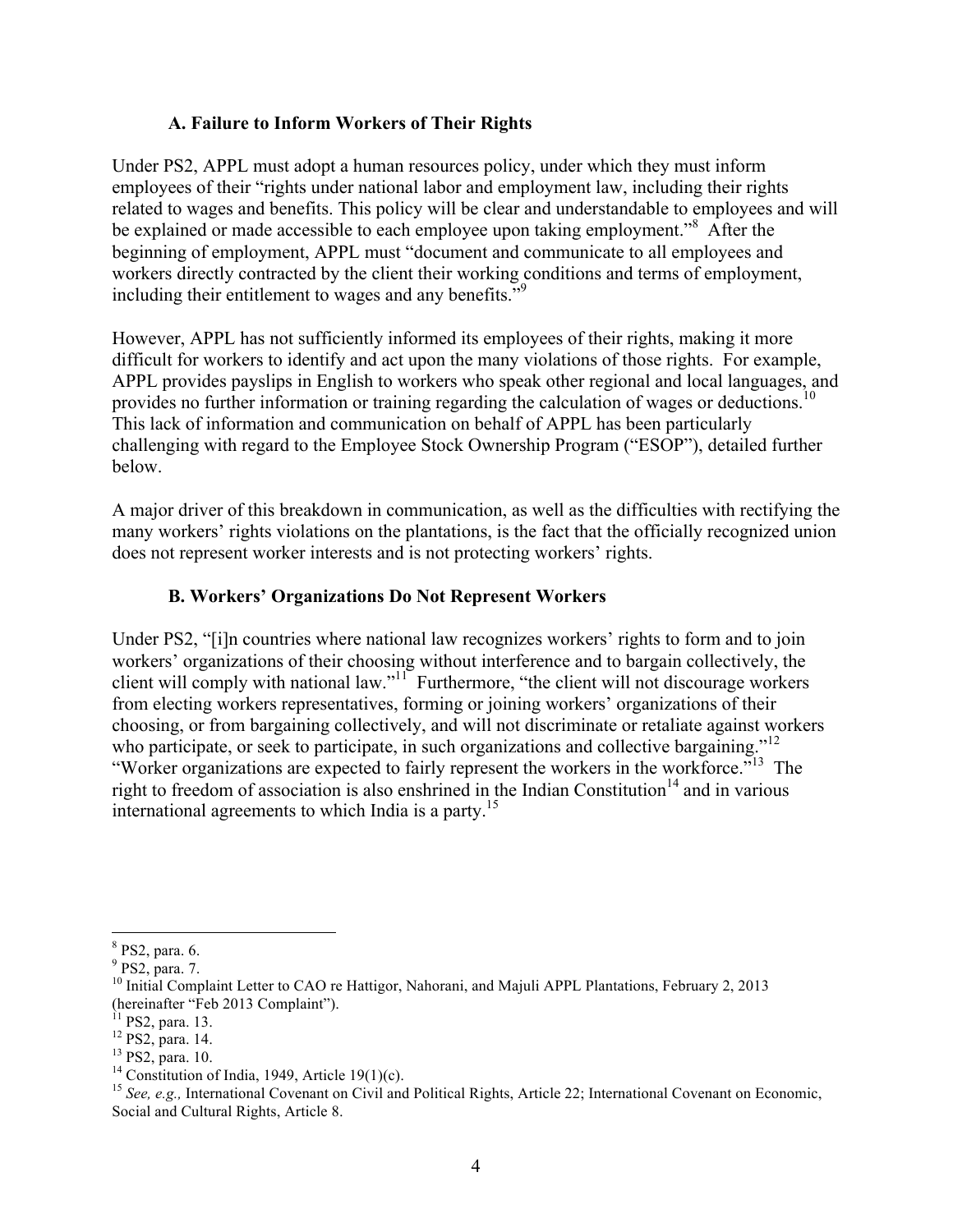The official union acting on behalf of workers at almost all Assam tea plantations, including those owned by APPL, is the Assam Chah Mazdoor Sangha ("ACMS"),<sup>16</sup> formed shortly after India's independence through an agreement between the tea industry and the Congress Party, the ruling party at the time and the party currently dominant in Assam.<sup>17</sup> In exchange for preserving pre-existing exploitative labor practices in the Assamese tea industry, the Congress-affiliated union was able to prevent opposition party unions from entering the plantations.<sup>18</sup>

ACMS does not fairly or adequately represent tea plantation workers or their interests. Workers are not able to freely choose which union represents them, and workers are forced to pay ACMS union dues, which are automatically deducted from salaries.<sup>19</sup> ACMS' dominance comes from its close relationships with and support from tea plantation management and the state government. ACMS not only has a hold over almost all Assam tea plantations, it is the only one recognized by the state administration,  $2^{\circ}$  and the only union with the right to negotiate with the tea industry, even though there are other registered unions offering membership.<sup>21</sup>

ACMS has a long history of compromising workers' interests in negotiations with tea producers. <sup>22</sup> For example, as will be shown below, ACMS has allowed workers' minimum wage to be set at a rate well below the minimum wage applicable to workers who are not union members, and has not taken action to persuade APPL management to raise compensation to the legal minimum wage. $^{23}$ 

APPL, though aware of the current situation, has not taken steps to remedy the situation, and is profiting from the arrangement that denies workers the right to freely choose their representative organization and the right to collective bargaining, which are guaranteed by state and national law. As a result, the agreements negotiated by ACMS on behalf of workers do not represent the standard set under PS2 of being collective bargains by unions of workers' own choosing and made under workers' delegated authority.

IFC should have been aware of the union situation for tea workers in Assam prior to investing in APPL. The exploitative relationship created by ACMS and the tea industry has been in place for

p. 155 (Annex 4). ACMS is affiliated with the Indian National Trade Union Congress referred to in this article. <sup>19</sup> "FNV Company Monitor: Unilever and the trade union challenge," August 2010, pp. 26-27, *available at*

<sup>&</sup>lt;sup>16</sup> The only exception among the tea plantations in the Feb 2013 Complaint is Nahorani, which is represented by the Communist party affiliated union.

<sup>&</sup>lt;sup>17</sup> "About Us: Assam Chah Mazdoor Sangha," *available at* http://www.assamchahmazdoorsangha.org/ aboutus.html.<br><sup>18</sup> Behal, Rana P., "Power Structure, Discipline and Labour in Assam Tea Plantations during Colonial Rule," *Coolies, Capital, and Colonialism: Studies in Indian Labour History*. Cambridge: Cambridge University Press, 2006,

http://tradeunionfreedom.fnvcompanymonitor.nl/perch/resources/Unileverandthetradeunionchallenge1.pdf (hereinafter "FNV Company Monitor") (Annex 5).<br><sup>20</sup> "Ever since its inception the ACMS has been working successfully to its credit as the only ONE and ONE actively

strong and effective union of the Tea Plantation Workers recognized by the Tea Industry as well as the State Administration." Assam Chah Mazdoor Sangha, "About us," *available at*

http://www.assamchahmazdoorsangha.org/aboutus.html.<br><sup>21</sup> FNV Company Monitor, p. 26; Saikia article, p. 308; and Biswas, Debashish, "History and Growth of Trade Union Movement in Tea Industry and Prior to Globalization with Special References to Dooars Region in West Bengal," *Abhinav*, Vol. 1, No. 4, p. 73 (hereinafter "Biswas article") (Annex 6).<br><sup>22</sup> See Saikia article, p. 308; and Biswas article, p. 74.<br><sup>23</sup> Minutes of CAO Meeting with NGOs in Tezpur, June 29, 2013. Hereinafter "NG

*also* Saikia article, p. 310; and Biswas article, p.73.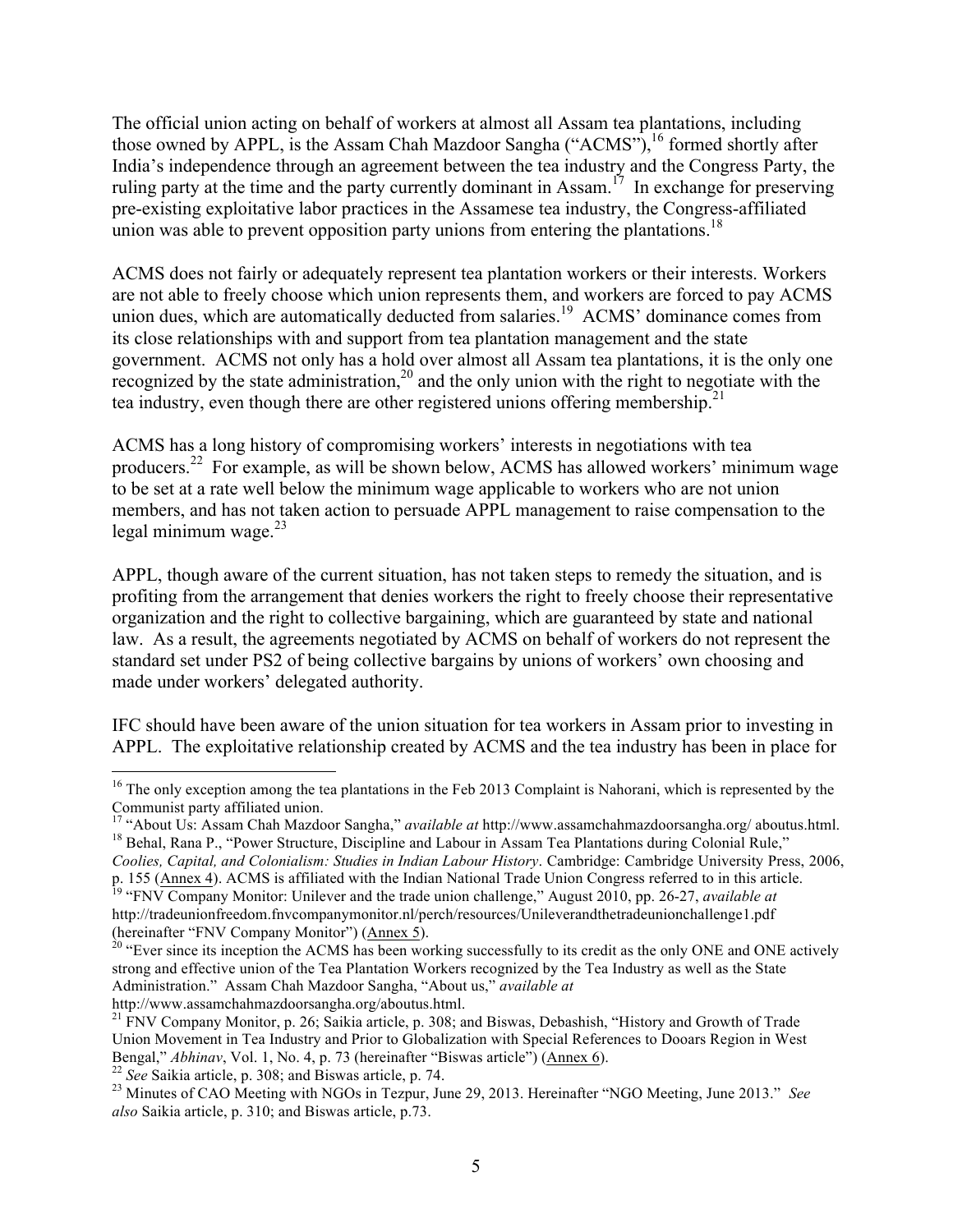over 60 years, is widely understood in Assam, and is well documented. Therefore, IFC should have taken steps to ensure that APPL did not deny workers their right to freely choose their unions, and did not take part in and apply collective bargaining agreements negotiated with unions that are part of Assam's collusive labor practices.

## **C. Poor Working Conditions**

APPL has obligations under PS2 to provide adequate working conditions, specifically:

*Where the client is a party to a collective bargaining agreement with a workers' organization, such agreement will be respected. Where such agreements do not exist, or do not address working conditions and terms of employment (such as wages and benefits, hours of work, overtime arrangements and overtime compensation, and leave for illness, maternity, vacation or holiday) the client will provide reasonable working conditions and terms of employment that, at a minimum, comply with national law.<sup>24</sup>*

### *i. Guiding National Law*

In this case, the workers do not have a workers' organization that they freely chose and that legitimately represents their interests, for the reasons outlined in the above section. ACMS collective bargaining agreements do not reflect reasonable working conditions and terms of employment, as they have been negotiated in collusion with the tea industry to maintain exploitative labor practices. The union has bargained away many of the workers' rights guaranteed under national and state law. Therefore, for purposes of compliance with PS2, the Plantation Labour Act ("PLA"), the Assam Rules, state and national-level minimum wage standards constitute a baseline for "reasonable working conditions and terms of employment" on the three plantations subject to this complaint.

Specific violations of the PLA and "reasonable working conditions" as required under PS2 are detailed below.25

## *ii. Inadequate Wages*

Tea plantation workers' poor financial conditions have been maintained not only by APPL's failure to pay minimum wage, but also its imposition of illegal wage penalties for not meeting onerous workload targets, wage deductions for costs that should in fact be borne by APPL, and over-deductions for supplies like electricity. Besides keeping workers in poverty, other

<sup>&</sup>lt;sup>24</sup> PS2, para. 8.<br><sup>25</sup> The definition of "worker" under the PLA is "a person employed in a plantation for hire or reward, whether directly or through any agency, to do any work, skilled, unskilled, manual or clerical," who earns no more than Rs. 10,000 per month. Plantations Labour Act, 1951, Act 69 of 1951, as amended by Act 17 of 2010, s. 2. Since 2010, this definition includes workers employed by the plantation on contract for more than 60 days in a year. Plantations Labour (Amendment) Act, 2010, Act 17 of 2010, s. 2 (hereinafter "PLA 2010 Amendment"). Virtually all workers in Hattigor, Nahorani, and Majuli fulfill the above criteria.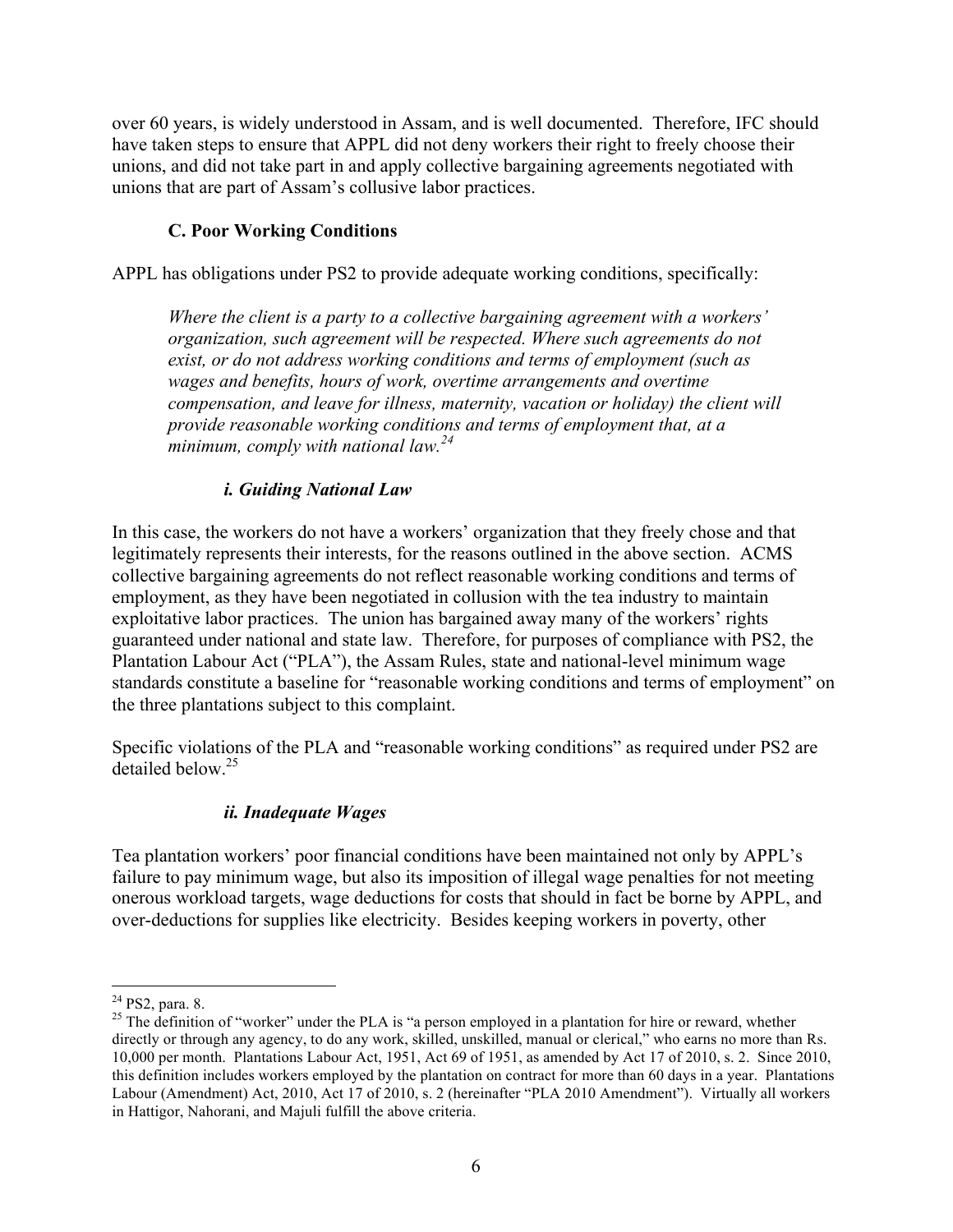consequences of inadequate wages include worker malnutrition and family breakup, as some family members are forced to migrate to find better paid work.<sup>26</sup>

### *1. Wages Below Minimum Wage*

In 2013, APPL workers in Hattigor, Nahorani, and Majuli received a daily wage of Rs. 89  $(\approx USS1.50)^{27}$  This wage is approximately *half* the minimum wage rate applicable to other agricultural industries in Assam, as well as tea plantation workers that are contract laborers. With this unacceptable wage, workers are unable to properly feed and support themselves and their families. APPL, in contrast, reported a profit after tax of Rs. 11 crores (≈US\$1.8 million) in 2012, and of Rs. 24 crores ( $\approx$ US\$4 million) in 2013.<sup>28</sup> While the daily wage rate cannot be justified by any circumstance, APPL's profits show that these wages were and are applied in the absence of financial exigency.

It is unconscionable that tea plantation workers under ACMS, including APPL workers, have been paid only half the minimum wage. Their wages are set by agreements between ACMS and five employers' associations, including the Assam Branch of the Indian Tea Association ("ABITA"), an employers association of which APPL is a member.<sup>29</sup> The following table shows the striking disparity between the applicable wages of ACMS members and other contract laborers in Assam.<sup>30</sup>

 <sup>26</sup> Feb 2013 Complaint. *See also* Dhar, Aarti, "Storm in the tea cup," *The Hindu*, February 22, 2012 (hereinafter "Dhar article") (Annex 7); and Chamberlain Gethin, "How poverty wages for tea pickers fuel India's trade in child slavery," *The Guardian*, July 20, 2013 (Annex 8). <sup>27</sup> Feb 2013 Complaint. The daily wage was increased to Rs.94 as on January 1, 2014. *See* "Wage hike for

Brahmaputra Valley tea workers," *The Assam Tribune*, March 1, 2012, *available at*

http://www.assamtribune.com/scripts/detailsnew.asp?id=mar0212/at094. <sup>28</sup> "Directors' Report for Tata Global Beverages Ltd," *The Economic Times*, March 2013 (Annex 10). 2010 saw a "significant improvement in profit." "Directors' Report for Tata Global Beverages Ltd," *The Economic Times*, March 2010, *available at* http://economictimes.indiatimes.com/directorsreport.cms?companyid=12929&year=2010.<br><sup>29</sup> Indian Tea Association website, "National Committee – 2012-2013," *available at*<br>http://www.indiatea.org/co

 $h_0$ <sup>30</sup> The years 2011 and 2013, and the figures relating to contract laborers are used because of their salience for this case, as well as the availability and accessibility of data.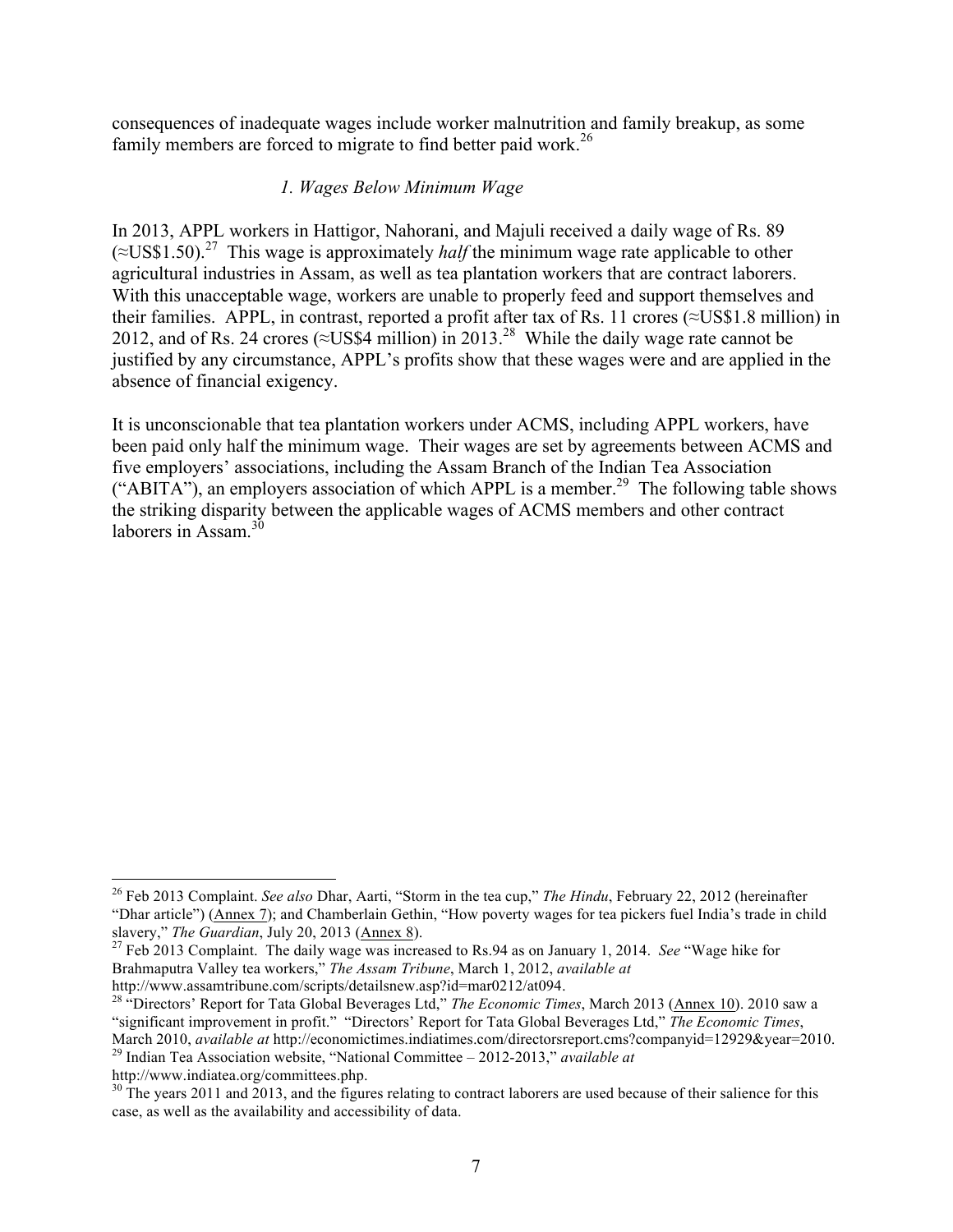| 2013                                                                                                     |                                                     |                                                                          |                                                                                              |
|----------------------------------------------------------------------------------------------------------|-----------------------------------------------------|--------------------------------------------------------------------------|----------------------------------------------------------------------------------------------|
| Daily Rated                                                                                              |                                                     | <b>Monthly Rated</b>                                                     |                                                                                              |
| <b>Assam Contract</b><br>Laborers $31$                                                                   | <b>ACMS</b> tea<br>plantation workers <sup>32</sup> | Employees in the<br>Assam agricultural<br>sector $33$                    | ACMS tea plantation<br>workers $34$                                                          |
| Unskilled:<br>Rs. 169 / day<br>Skilled (without<br>industrial training<br>certificate):<br>Rs. 175 /day  | Rs. 89 / day                                        | Unskilled:<br>Rs. 4122.30 /month<br>Semi Skilled:<br>Rs. 4756.50 / month | Grade III (lowest):<br>Rs. 2260 to 2770<br>/month<br>Grade II:<br>Rs. 2370 to 2920<br>/month |
| 2011                                                                                                     |                                                     |                                                                          |                                                                                              |
| Daily Rated                                                                                              |                                                     | Monthly Rated                                                            |                                                                                              |
| <b>Assam Contract</b><br>Laborers <sup>35</sup>                                                          | <b>ACMS</b> tea<br>plantation workers <sup>36</sup> | Employees in the<br>Assam agricultural<br>sector $37$                    | ACMS tea plantation<br>workers <sup>38</sup>                                                 |
| Unskilled:<br>Rs. 142 /day<br>Skilled (without<br>industrial training<br>certificate): Rs.<br>$147$ /day | Rs. 71.50 / day                                     | Unskilled:<br>Rs. 3102.60 /month<br>Semi Skilled:<br>Rs. 3412.80 / month | Grade III:<br>Rs. 1640 to 2080<br>/month<br>Grade II:<br>Rs. 1721 to 2181<br>/month          |

The wages of ACMS tea plantation workers are far below the minimum wage rates set by the Assam Government. Furthermore, ACMS negotiated wages have been and are below *even* India's national floor minimum daily wage, which is the lowest common denominator for India's

<sup>&</sup>lt;sup>31</sup> Government of Assam Notification NO.ACL.43/2004/1989-2022, March 1, 2013 (with effect from March 1, 2013) (Annex 11).<br><sup>32</sup> Memorandum of Settlement between the Tea Industry of Assam Valley and ACMS, March 1, 2012 (w.e.f.

January 1, 2012 to December 31, 2014) (Annex 12). This document also shows the wage increase for 2014 to Rs.94/day.

<sup>&</sup>lt;sup>33</sup> Government of Assam Notification NO.GLR.318/90/Pt-III/49, December 27, 2012 (w.e.f. September 9, 2012)

<sup>(</sup>Annex 13).<br><sup>34</sup> Memorandum of Settlement between the Tea Industry of Assam Valley and ACMS, June 26, 2012 (w.e.f. April 1, 2012) ( $\Delta$ nnex 14).<br><sup>35</sup> Government of Assam Notification NO.ACL.43/2004/15111, December 14, 2010 (w.e.f. December 14, 2010)

<sup>(</sup>Annex 15).  $^{36}$  Memorandum of Settlement between the Tea Industry of Assam Valley and ACMS, February 3, 2010 (w.e.f. February 1, 2010) (Annex 16).

<sup>&</sup>lt;sup>37</sup> Government of Assam Notification NO.GLR.318/90/254-A, October 28, 2011 (w.e.f. July 1, 2011) (Annex 17).<br><sup>38</sup> Memorandum of Settlement between the Tea Industry of Assam Valley and ACMS, June 18, 2009 (w.e.f. April 1,

<sup>2009)</sup> (Annex 18).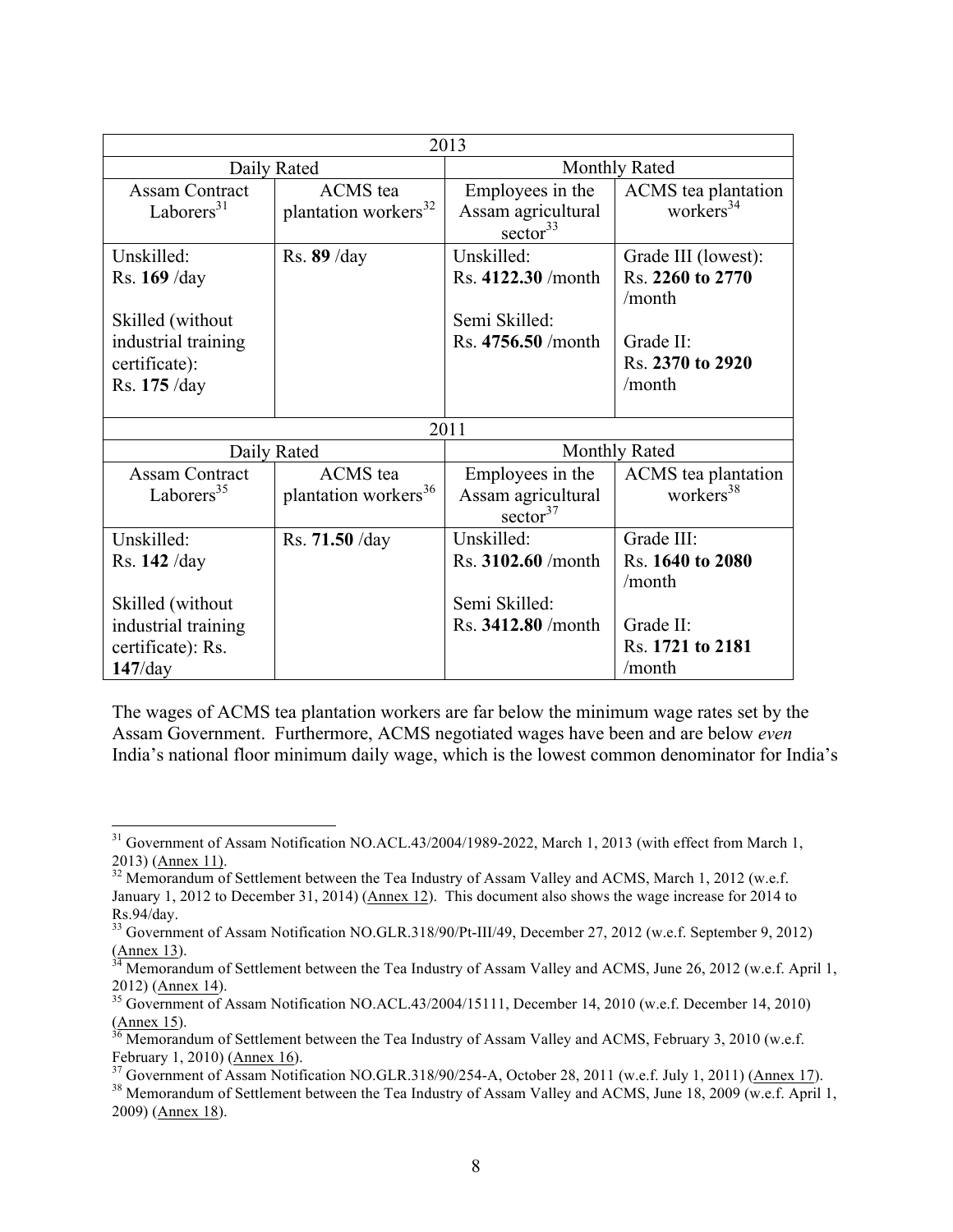diverse states.<sup>39</sup> The national floor daily wage was Rs. 80 in 2007, Rs. 80 to 100 from November 2009 to March 2011, and Rs. 115 from April 2011.<sup>40</sup>

Even if the non-cash benefits that APPL claims to provide its workers are added to the workers' basic wage, the disparity remains significant. For example, ABITA claims that the non-statutory benefits provided to workers, namely, food grains, dry tea, and "fuel etc." were worth Rs. 22.40 per day in 2011, when the basic wage was Rs. 71.50, and Rs. 19.31 per day in 2013, when the basic wage was Rs. 89 (Annex 19). Thus, the wages, both in cash and in kind, purportedly paid to workers were still only Rs. 93.90 in 2011 and Rs. 108.31 in 2013, well below the minimum wage rates set by the Assam Government for agricultural workers.

ABITA has sought to add other items to the basic wage in their wage calculation, such as housing, medical and welfare facilities, holiday pay, sickness benefits, earned leave, education and maternity benefits, and payments to provident fund and deposit linked insurance (Annex 19). However, the Minimum Wage Act expressly excludes many of these benefits from the definition of "wages," including housing, electricity, water, healthcare, and any contribution paid by the employer to any pension fund or under any scheme of social insurance.<sup>41</sup> Hence, these benefits cannot be used in calculating whether a wage meets minimum wage standards. Worse, as will be discussed below, APPL has not adequately implemented many of these benefits and statutory entitlements.

Finally, the daily wage that APPL workers earn does not meet the minimum standards set by the Supreme Court of India, which has defined the concept of minimum wage as a wage that is sufficient to provide not only the basic components of food, housing, clothing, fuel, lighting and other basic necessities, but also minimum recreation and provision for marriages and old age.<sup>42</sup>

By all counts, the wages and benefits paid by APPL are below the state and nationally mandated minimum wage. This has come about because ACMS has illegitimately bound workers to unconscionable collective bargaining agreements, and APPL has been happy to go along, including by deducting ACMS union dues automatically from wages. The risks posed to workers by the long-standing collusive practices between government, industry, and the ACMS

 <sup>39</sup> Labour Bureau, Ministry of Labour and Employment, Government of India, *Report on the Working of the Minimum Wages Act, 1948, For The Year 2011*, p. 11 (hereinafter "Labour Ministry Minimum Wages Report 2011").<br><sup>40</sup> Labour Ministry Minimum Wages Report 2011, p. 9.

<sup>&</sup>lt;sup>41</sup> Section 2(h) of the Minimum Wages Act, 1948, provides that the term "'wages'... does not include ... (i) the value of (a) any house-accommodation, supply of light, water, medical attendance,…(ii) any contribution paid by the employer to any Pension Fund or Provident Fund or under any scheme of social insurance."

<sup>42</sup> The Supreme Court of India in the seminal case of *Workmen Represented by Secretary vs Management of Reptakos Brett* 1992 AIR 504, 1991 SCR Supl. (2) 129, held that in addition to the basic components of food, housing and clothing, minimum wage included fuel, lighting and other 'miscellaneous' items of expenditure, which should constitute 20% of the total minimum wage, as well as children's education, medical requirement, minimum recreation including festivals/ceremonies and provision for old age, marriages etc., which should further constitute 25% of the total minimum wage.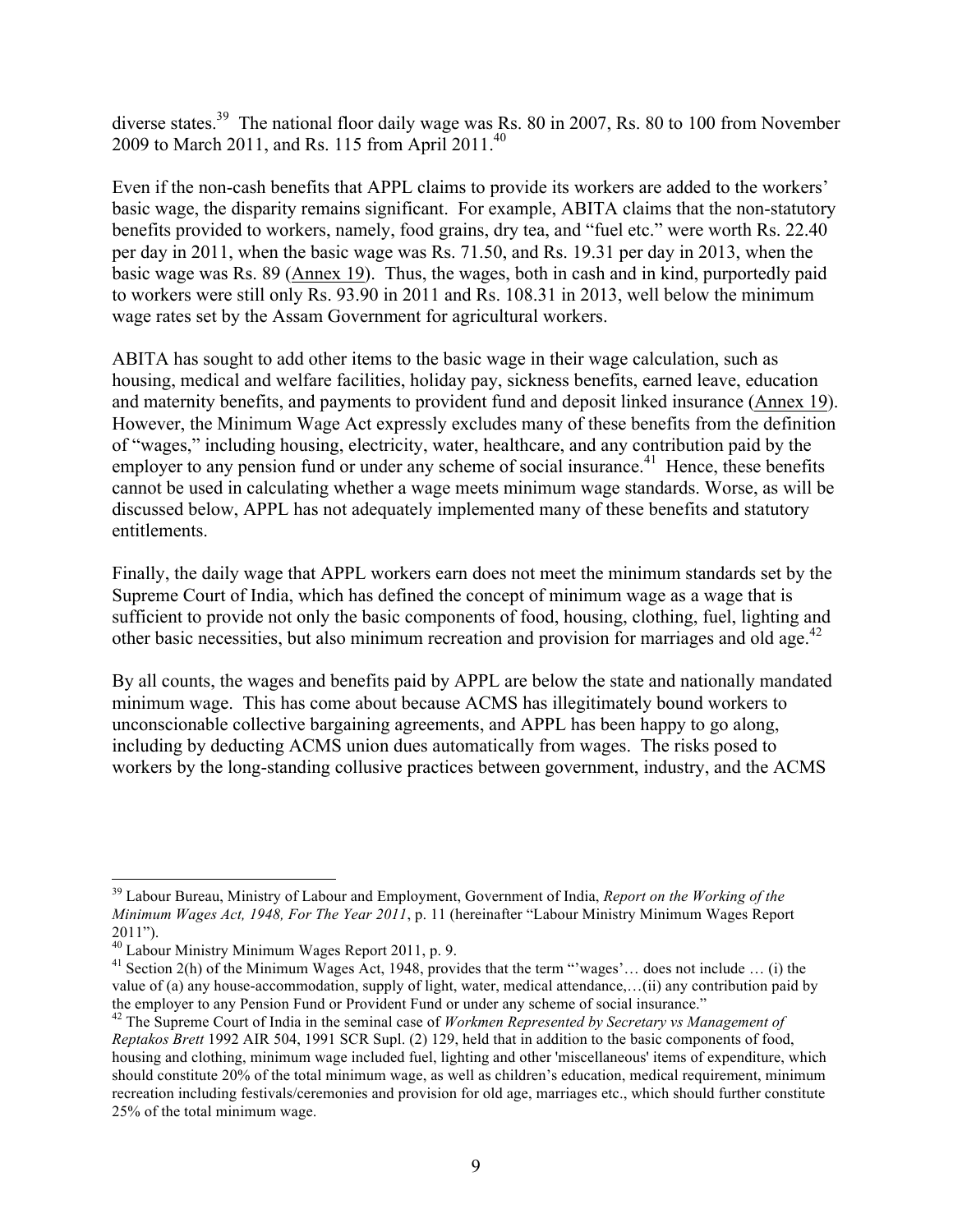union in Assam should have been uncovered through IFC's due diligence and should have been addressed from the outset of this project.<sup>43</sup>

## *2. Illegal Wage Penalties*

Workers are required to meet certain targets each day, known as "task rates," and their wages are halved if they do not meet those targets. The task rates have been increasing for plucking, pruning, and maintaining drains.44 Workers in the Nahorani tea plantation reported an increase in workload targets from19 kilograms to 25 kilograms of tea leaves for picking, and 180 to 480 plants for pruning.<sup>45</sup> Workers are relying on other family members, including children, to meet these targets. APPL is hence paying tea plantation families an individual's wage for the work of several people.

These wage penalties are not legal under the Payment of Wages Act, which provides exhaustively for the types of fines and deductions to wages that are allowed,<sup>46</sup> and there are no provisions in the PLA or Assam Rules that allow for such punishments. Further, the threat of non-payment of wages and other such financial penalties in order to exact work has been defined by the ILO as an element of forced labor.<sup>47</sup>

## *3. Unpaid Overtime and Holidays*

Many workers work beyond the legally mandated number of hours per week and on holidays, but are not compensated appropriately. Overtime is defined in the PLA as work in excess of 48 hours per week.<sup>48</sup> If a worker works overtime, he or she must receive twice the rate of their ordinary wages.<sup>49</sup> However, in the past three years, APPL has ceased to pay workers for their overtime.<sup>50</sup> The PLA also requires double pay when working during holidays.<sup>51</sup> However, again, in the last three years, APPL has ceased paying double pay.<sup>52</sup>

Workers may choose to work on their one allotted day of rest per week, "provided that in doing so a worker does not work for more than 10 days consecutively without a holiday for a whole

 <sup>43</sup> *See* CAO Appraisal Report Jan 2013, p. 7 ("CAO considers it noteworthy that discussion of the history of complex union politics, labor unrest and ethnic tension around the tea plantations of India's Northeast is absent from the E&S review and Board documentation.")<br><sup>44</sup> Meeting with Hattigor and Majuli workers, July 1, 2013 (notes on file), and Feb 2013 Complaint.<br><sup>45</sup> CAO Assessment visit to APPL's Nahorani and Hattigor plantations on April

Assessment Visit") (notes on file).

<sup>&</sup>lt;sup>46</sup> See Sections 7 and 8, Payment of Wages Act, 1936 (Annex 20). Even if such penalties for failure to meet daily task rates can legally be considered a "fine" under Section 8, Payment of Wages Act, 1936 (which they are not), pursuant to Section 8(4), the total amount of the fine for the wage period cannot exceed 3 percent of wages payable for that wage period.

<sup>47</sup> International Labour Office, Geneva, *A Global Alliance Against Forced Labour. Global Report under the Follow-Up to the ILO Declaration on Fundamental Principles and Rights at Work 2005*, pp. 5-6 (hereinafter "ILO Global Report on Forced Labour 2005").<br><sup>48</sup> PLA, s. 19(1).

<sup>&</sup>lt;sup>49</sup> PLA, s. 19(2).<br><sup>50</sup> CAO April Assessment Visit.<br><sup>51</sup> PLA, s. 19(3).<br><sup>52</sup> CAO Assessment Report Regarding Labour Concerns in Relation to IFC's Tata Tea Project (#25074) in Assam, India, November 2013 (hereinafter "CAO Assessment Report").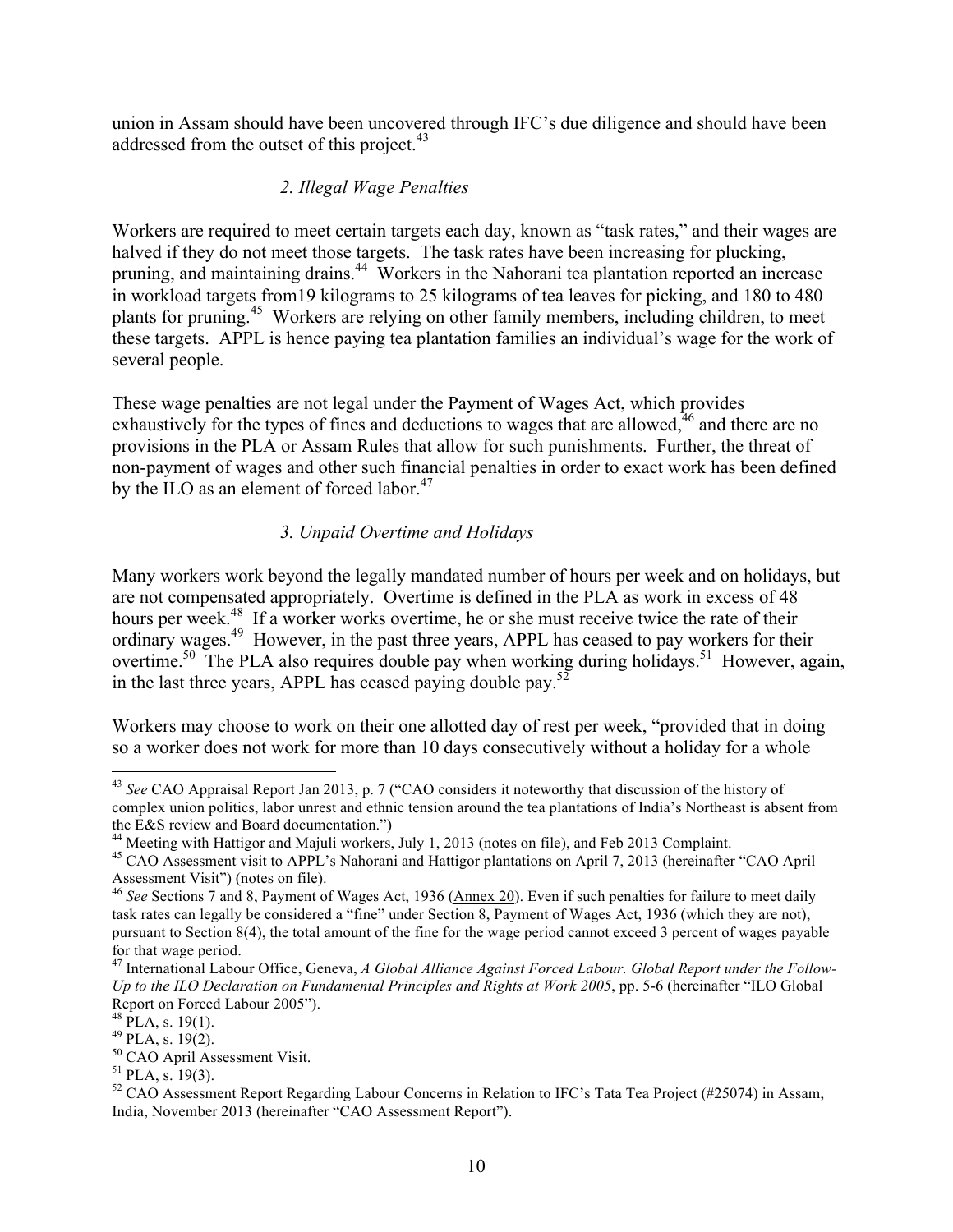day intervening."<sup>53</sup> However, many workers on the APPL plantations work in excess of this restriction and without overtime or holiday pay. Moreover, in such cases, even if workers get their cards punched for twelve days in a row of work, they receive only ten days' wages, with two days deducted as absence.<sup>54</sup>

Workers also report that line supervisors have a practice of reporting more workers than those present, and the workers present – mostly women – are made to fulfill the tasks of the nonexistent workers without compensation for the extra time incurred.<sup>55</sup>

## *4. Excessive Deductions From Payslips*

Several deductions are made from workers' wages each pay period. Deductions include mandatory union dues and ESOP payments, both of which are problematic and discussed in more detail in other sections of this document. Wage calculations include "deductions" for statutory benefits, such as rations, housing, education, healthcare, sick and maternity benefits, and earned leave, among others, <sup>56</sup> even though these are costs that should be borne by the employer.<sup>57</sup> Another contentious deduction is for electricity, discussed below.

Workers do not understand these deductions: their payslips are in English and APPL has not adequately informed them about the deductions. Additionally, in Nahorani, workers were required to turn over their payslips in order to receive their rations, leaving workers with no documentation of their wages.58

### *5. Excessive Electricity Deductions*

Most workers rely on APPL for the electricity in their housing. APPL provides electricity to the majority of its workers only at night, except on holidays. <sup>59</sup> Electricity costs charged by APPL are arbitrary: where individual meters are provided, workers are charged around Rs. 200 per month; individual meters are not provided in the Nahorani plantation, and workers are charged Rs. 400 per month;<sup>60</sup> and in some plantations, rates of well over Rs. 100 per week per family have been reported.<sup>61</sup>

The cost of electricity is divided among worker families, with the result that individual workers cannot ration their own consumption of electricity appropriate to their own financial

<sup>&</sup>lt;sup>53</sup> PLA, s. 20.<br><sup>54</sup> CAO Assessment Report.<br><sup>55</sup> CAO April Assessment Visit.<br><sup>55</sup> Wage breakdown from ABITA (Annex 19).<br><sup>57</sup> Section 2(h) of the Minimum Wages Act, 1948, provides that the term "'wages'... does not includ value of (a) any house-accommodation, supply of light, water, medical attendance,…(ii) any contribution paid by the employer to any Pension Fund or Provident Fund or under any scheme of social insurance."

<sup>&</sup>lt;sup>58</sup> Feb 2013 Complaint.<br><sup>59</sup> Feb 2013 Complaint; CAO April Assessment Visit.<br><sup>60</sup> CAO April Assessment Visit.<br><sup>61</sup> Feb 2013 Complaint.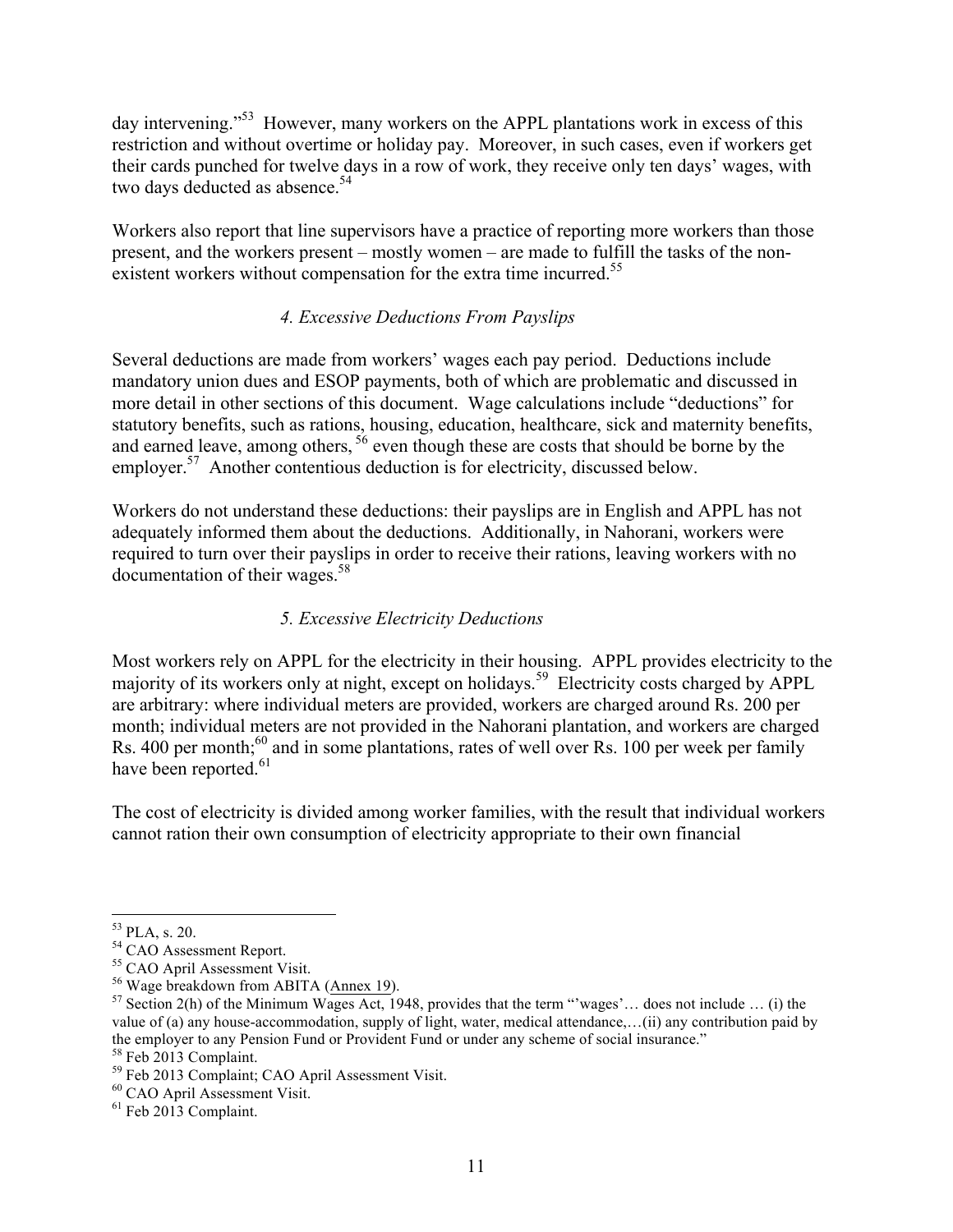constraints.62 Workers cannot plan financially around their electricity bill either, as there is a lack of clarity regarding the calculation of the bill and its relation to electricity usage. $63$ 

In Majuli, APPL previously forced workers to cover back dues in electricity bills by making deductions from their individual Provident Fund accounts in amounts up to Rs. 4000.<sup>64</sup> As of June 2013, the electricity had been cut off entirely for two years in the housing areas Majuli plantation. 65

## *iii. Decrease in Permanent Worker Positions*

The employment of workers as casual or temporary workers in order to deprive them of the status and privileges of permanent workers is regarded as an unfair labor practice and prohibited by Indian law.<sup>66</sup> However, APPL has been replacing permanent workers with temporary workers, and has not been creating more permanent positions.<sup>67</sup> Previously, each tea plantation family reported having at least two permanent workers; many families now only have one permanent worker or none at all.<sup>68</sup>

Not only has the casualization of workers reduced the financial security of tea plantation families who are already in poverty, <sup>69</sup> it has also been a pretext used by APPL to avoid having to provide PLA benefits. According to a 2014 report by the Columbia Law School Human Rights Institute, there is a "well-established and apparently universal" practice in the industry of denying PLA benefits to temporary workers, notwithstanding that the PLA applies to most, if not all, of them  $(An$ nex 21).<sup>70</sup>

Furthermore, APPL is "actively advancing the process of casualization" to deny PLA benefits to workers by "cycling through different groups of temporary workers" to avoid having to give permanent status to workers who meet the purported legal requirements to be considered permanent.<sup>71</sup>

As a specific example, as part of a diversification program, APPL built a fishery in Nahorani. The company took the land for the fishery from the paddy land of sixteen families and, as compensation, promised one job per family on the fishery. However, the fishery positions are

2000 before speaking to management on their behalf. AASAA/ATTSAA Meeting, June 2013.

 $62$  Feb 2013 Complaint.<br> $63$  CAO Assessment Report, and Minutes of CAO Meeting With All Adivasi Student Association of Assam ("AASAA") and Assam Tea Tribes Students' Association ("ATTSA"), June 30, 2013 (hereinafter

<sup>&</sup>quot;AASAA/ATTSA Meeting, June 2013") (meeting notes on file).<br>
<sup>64</sup> Feb 2013 Complaint.<br>
<sup>65</sup> AASAA/ATTSAA Meeting, June 2013.<br>
<sup>66</sup> Industrial Disputes Act, 1947, Sections 25T and 25U, read with Schedule V, Section 10.<br>
<sup>67</sup>

 $^{68}$  Study on the Implementation of the PLA by Peoples Action for Development (PAD) 2014, unpublished (on file).<br><sup>69</sup> When temporary workers in Hattigor asked to become permanent workers, ACMS asked them for bribes of R

<sup>70</sup> Columbia Law School Human Right Institute, *The More Things Change … The World Bank, Tata and Enduring Abuses on India's Tea Plantations* (2014), pp. 60 (hereinafter "Columbia Report").<br><sup>71</sup> Columbia Report, p. 66.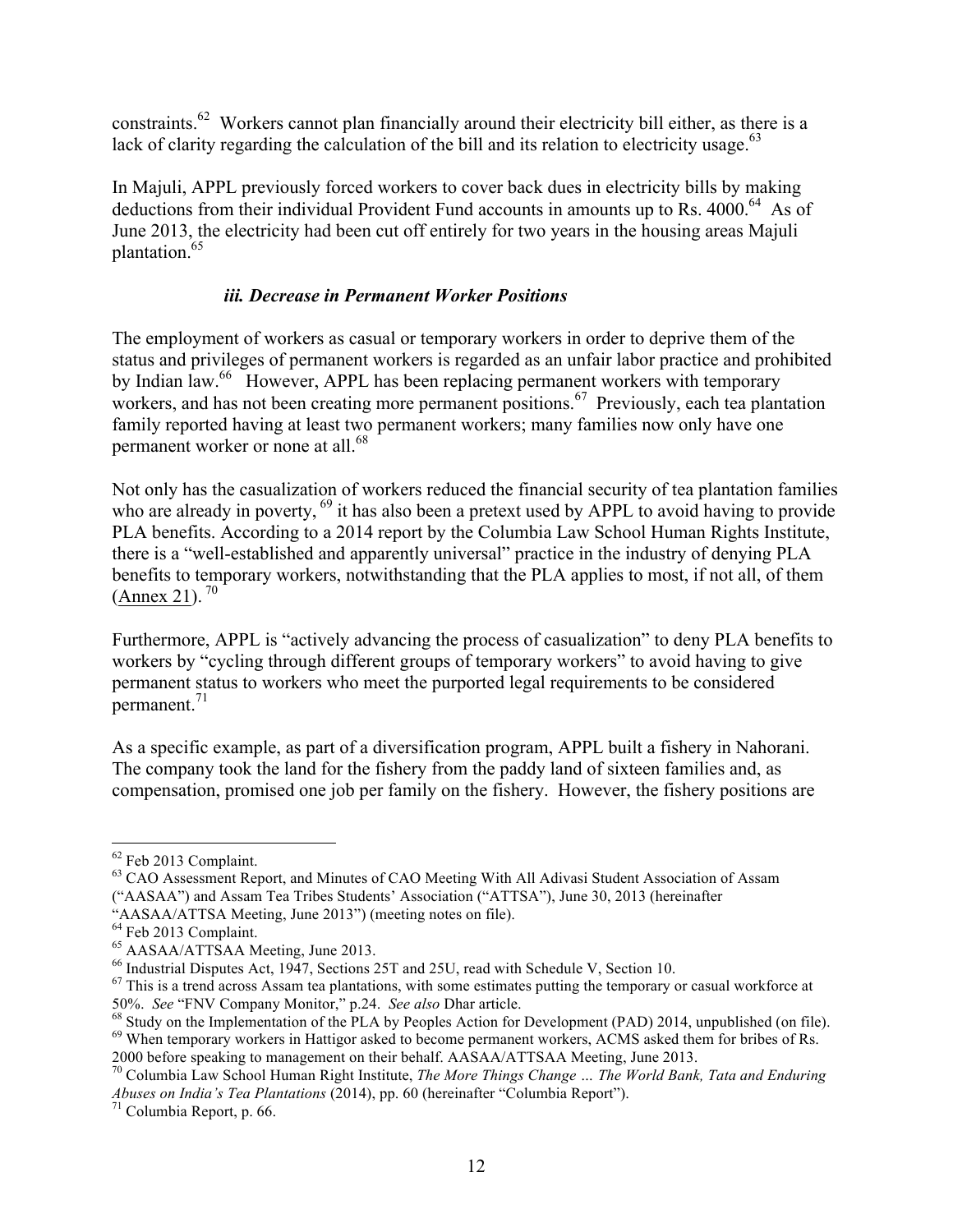designated as "regular temporary employment in perpetuity": <sup>72</sup> workers work seven days a week with no sick leave, no days off, and no benefits except basic medical facilities and "labor tea;" they receive the same wages as regular plantation workers but receive no rations and no payslips.<sup>73</sup> Most of these workers are, pursuant to the PLA's criteria, entitled to the PLA's protections.<sup>74</sup> APPL is circumventing the protections of the PLA through its arrangement of designating *de facto* permanent workers as "temporary" workers.

## *iv. Excessive Working Hours*

The PLA does not allow workers to work for more than 9 hours on any day or for more than 54 hours in any week, including overtime.<sup>75</sup> Workers must also receive breaks and cannot work for more than five hours without at least one thirty-minute break.<sup>76</sup>

On APPL plantations, workers have been made to work for more than 9 hours a day in order to meet their daily targets and avoid wage cuts. In the past they were allowed to take a one-hour lunch break; however, that has now been reduced to thirty minutes, or less for those who weigh in last before lunch.<sup>77</sup> In peak season, many women harvesters start from home as early as 5 am, have a maximum of two tea breaks of fifteen minutes and a thirty-minute lunch break, and return home after 5 pm in the evening.

## *v. Inadequate Health Benefits*

Plantation employers are required to provide medical facilities for workers and their families.<sup>78</sup> As workers are far from state-run medical facilities, they are dependent on their employers to provide such facilities. In Assam, employers must provide two types of hospitals: Garden Hospitals and dispensaries, which are to deal with routine medical issues, and Group Hospitals, which "shall be capable of dealing efficiently with all types of cases normally encountered and referred from the Garden Hospitals."<sup>79</sup>

However, on the Hattigor, Nahorani, and Majuli plantations, when a worker or family member falls sick, workers face a number of obstacles in exercising their PLA-guaranteed health benefits, described in greater detail in the following sections. Not only are health benefits grossly inadequate, expenses for medical facilities, sickness benefit, and maternity benefit are used to justify wages below the state mandated minimum.

*1. Insufficient Medical Staff*

 $72$  Columbia Report, p. 91-92 (quoting and reproducing a letter from management to fishery worker at Nahorani Tea plantation dated September 7, 2011).<br> $^{73}$  Feb 2013 Complaint.

<sup>&</sup>lt;sup>74</sup> PLA, s. 2. See footnote **Error! Bookmark not defined.** above for the relevant criteria. <sup>75</sup> PLA, s. 21. <sup>76</sup> PLA, s. 21. <sup>77</sup> CAO Assessment Report. <sup>78</sup> PLA, s. 10. <sup>79</sup> Assam Rule 35.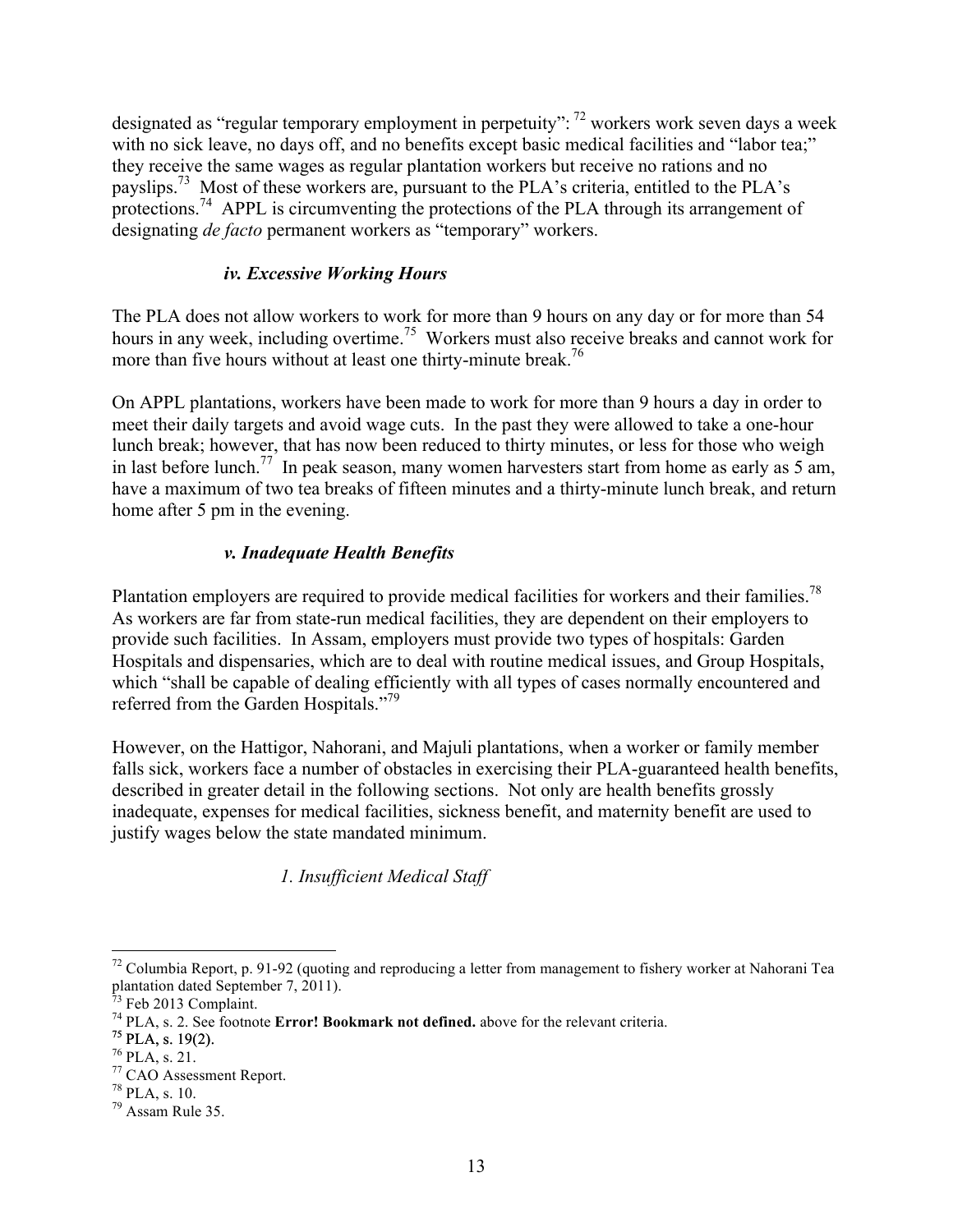Under the PLA and Assam Rules, each Garden Hospital must have at least one full-time qualified medical practitioner for every 1750 workers. There must also be at least one trained nurse for every 300 workers, one trained midwife for every 1750 workers, one qualified pharmacist for every 1750 workers, and one trained health assistant for every 2100 workers. These medical staff must all be full-time staff, and their services should be readily available during all hours. $80$ 

In contrast, the number of doctors on the plantations does not meet the minimum standards, and has decreased in recent years. On one plantation, there is only one doctor and two nurses to serve the workers, who number over four thousand.<sup>81</sup> Moreover, medical facilities are frequently closed after 4 pm, making it difficult to access their services at all. $82$ 

## *2. Poor Quality Medical Treatment*

The Assam Rules require that patients be treated well, and have access to observation, treatment, preventative care such as vaccines, free provision of all drugs, dressings as may be necessary, and anti-natal, natal and post-natal advice. In-patients must be provided with a bed, food, maintenance, and medicine.<sup>83</sup>

The medical care provided on the plantations is poor and does not reflect the training and qualification requirements under the PLA. Doctors and nurses have refused to touch their patients because of their *adivasi* identity, in a practice derived from caste-based discriminatory beliefs; they diagnose workers without properly checking them.<sup>84</sup>

Workers complain that the same medication is prescribed for every kind of illness. Additionally, a midwife, who is also a worker, spoke of the need for improvements in the treatment of care for pregnant women. Often the same syringe is used for numerous women, which carries the risk for infection and complications.<sup>85</sup> Pregnant women are often referred to public health facilities because the Garden Hospitals lack staff and supplies to assist in deliveries.<sup>86</sup>

Workers admitted to the hospital are often forced to leave after two or three days and return to work, regardless of their condition.<sup>87</sup> Workers also spoke of the non-availability of medicine at the hospitals, resulting in the need to purchase medicine and supplies from outside vendors.<sup>88</sup>

## *3. Substandard Medical Facilities*

The Assam Rules requires 15 beds for every 1000 workers in each Garden Hospital. Garden Hospitals must be close to the workers' homes.89 Transport facilities must be provided for

<sup>&</sup>lt;sup>80</sup> Assam Rule 36(5)-(6).<br><sup>81</sup> Feb 2013 Complaint.<br><sup>82</sup> CAO Assessment Report.<br><sup>82</sup> Assam Rule 40(a)-(b).<br><sup>83</sup> Assam Rule 40(a)-(b).<br><sup>85</sup> CAO April Assessment Visit.<br><sup>87</sup> Feb 2013 Complaint.<br><sup>87</sup> Feb 2013 Complaint.<br><sup>87</sup>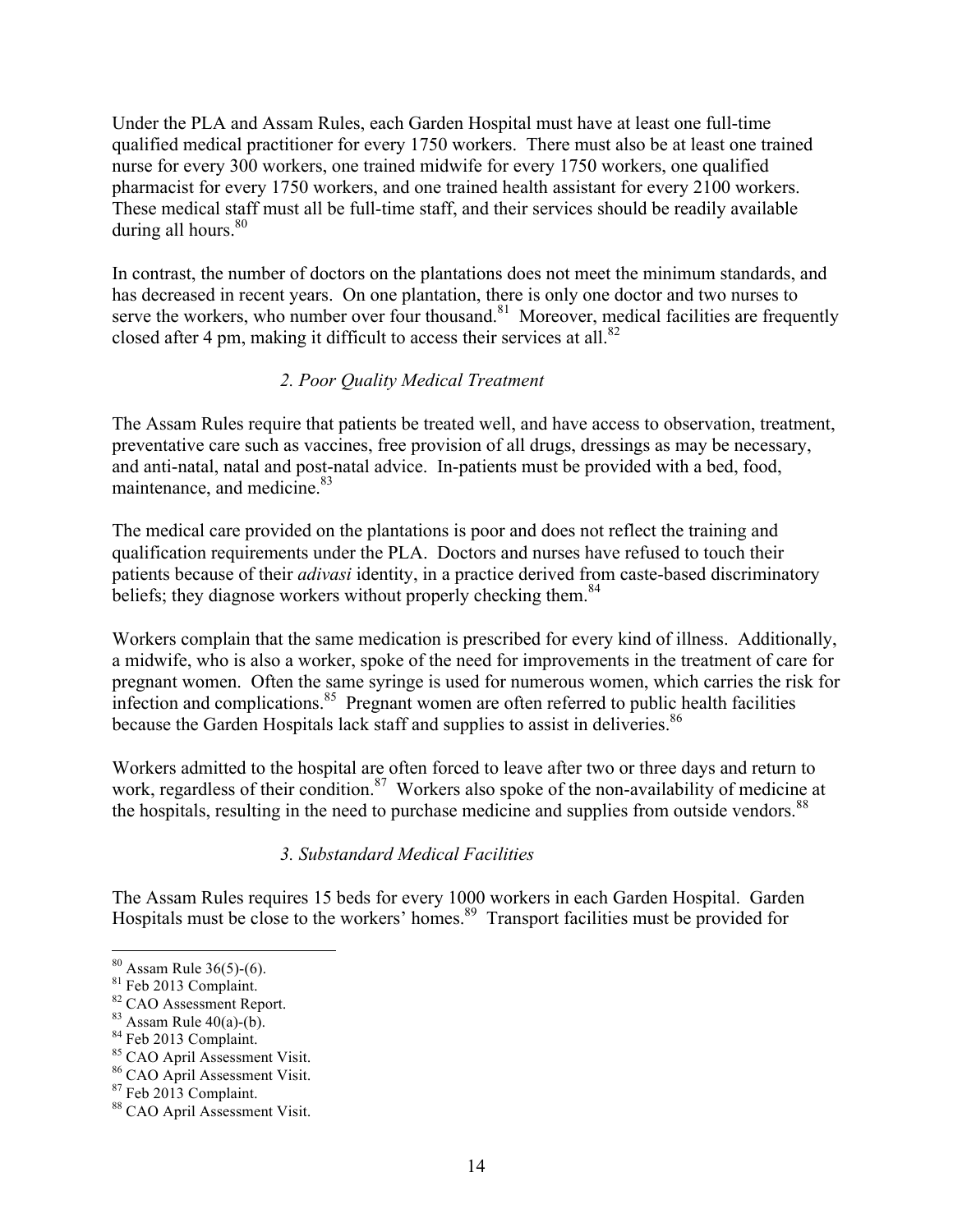carrying patients to and from Group Hospitals free of charge.<sup>90</sup> The Assam Rules also carry further hospital requirements regarding sanitation, piped water supplies, and many different departments including maternity wards and isolation wards for communicable diseases.<sup>91</sup>

However, very few of these requirements are met on the plantations. The Garden Hospitals are often closed after 4pm and thus workers are required to procure transport to public health facilities.<sup>92</sup> In some cases, public clinics are more than two kilometers away from workers' homes  $93$ 

Workers have reported that doctors at Garden Hospitals have refused to provide adequate treatment for anything but the most basic procedures, requiring transport to a regional public hospital for most procedures. Though APPL provides an ambulance, it is sometimes not available and patients are instead transported by cart, and when it is available, poor road conditions and distance put extra stress on patients. Adequate healthcare with qualified health professionals would address these issues.

### *4. Cost of Medical Care Borne by Workers*

Every worker is entitled to a sickness allowance or maternity allowance under the PLA for medical issues certified by a qualified medical practitioner.<sup>94</sup>

In reality, workers suffer economically when they or a family member become ill. In order to claim their sickness allowance, APPL requires workers to report to the Garden Hospital three times a day. This hospital may be more than two kilometers from the worker's home. If sick workers are referred to a public hospital outside the plantation, the workers must pay the initial costs themselves and APPL only partially reimburses them for the expense.<sup>95</sup> This is particularly challenging when the workers are treated for complicated illnesses or are in need of blood. For example, workers spoke of paying Rs. 3000 for blood at a government hospital and being reimbursed only Rs. 1300 for the expense.<sup>96</sup> Additionally, when workers are admitted to a hospital, APPL deducts their food expenses from their wages,<sup>97</sup> despite the PLA requirement to provide in-patients with food.98 The result is often that the sick worker's household has insufficient funds to purchase their own food.<sup>99</sup>

<sup>&</sup>lt;sup>89</sup> Assam Rule 36(7)(a).<br><sup>91</sup> Assam Rule 36(7)(e).<br><sup>91</sup> Assam Rule 36(7)(b)-(d).<br><sup>92</sup> CAO April Assessment Visit.<br><sup>93</sup> Feb 2013 Complaint.<br><sup>94</sup> PLA, s. 32(1).<br><sup>95</sup> CAO April Assessment Visit.<br><sup>96</sup> CAO April Assessment Vi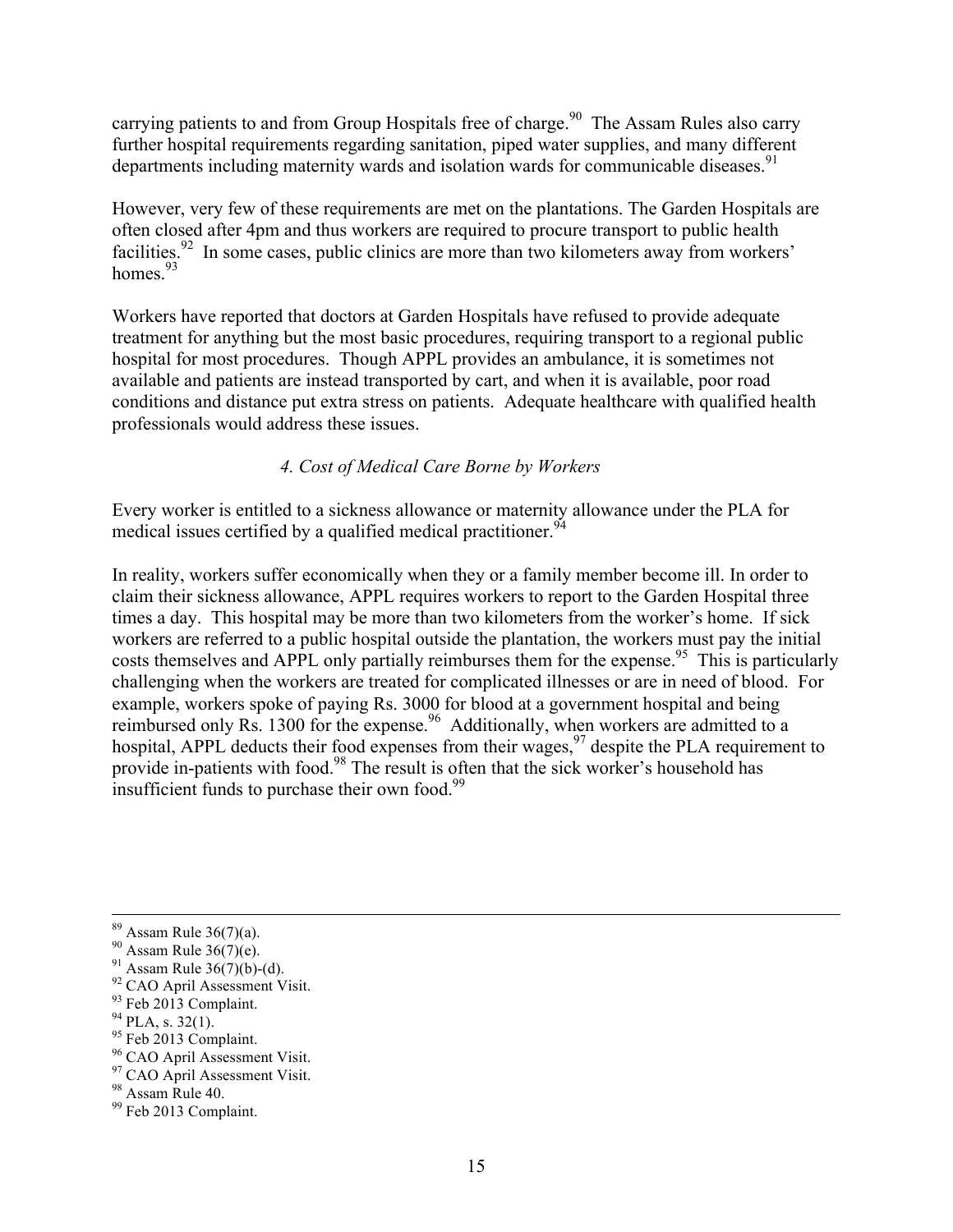The PLA further requires that APPL cover the medical costs incurred by the children of workers.<sup>100</sup> However, when these children become ill, the cost of their medical care is deducted from the workers' pay.101

## *5. Lack of Accommodation and Treatment for Pregnant Workers*

The Assam Rules prohibits the allocation of work to pregnant women that is "arduous or which requires long hours of standing at one place or that may in any way interfere with her pregnancy and is likely to cause miscarriage or adversely affect her health and interfere with the normal development of the foetus."102 Further, female workers are entitled to a maternity allowance of four weeks prior to the expected date of delivery and eight weeks after delivery.

Pregnant workers report that they are forced to continue regular, heavy work throughout their pregnancy and told that light work is not available.<sup>103</sup> They are also made to work seven to ten hours a day.<sup>104</sup> They are not offered maternity leave prior to delivery, and new mothers are then denied full maternity leave after the delivery.<sup>105</sup> Women also spoke of the challenges that lactating women face, with mothers often unable to breastfeed their newborns during working hours because of a lack of accommodation  $106$ 

## *vi. Discriminatory Denial of Benefits to Dependents of Women Workers*

A 2010 amendment to the PLA made the definition of "family" gender neutral, so as to remove the distinction between the family of male and female workers for accessing dependents' benefits.<sup>107</sup> APPL is, however, denying dependency benefits to female workers who are supporting male spouses and their families; such denial is systematically applied across plantations.108 Male dependents and their families, particularly parents and widowed sisters, cannot access these benefits, which include medical care. Instead, the cost of the dependents' care is deducted from the female workers' wages.<sup>109</sup>

## *vii. Water and Sanitation Related Health Hazards*

## *1. Poor Sanitation*

Employers are required to provide latrines and urinals for workers in housing and work areas. $^{110}$ They must be provided separately for males and females, be conveniently situated, and be

<sup>&</sup>lt;sup>100</sup> PLA 2010 Amendment, s. 10(1).<br><sup>101</sup> AASAA/ATTSAA Meeting, June 2013.<br><sup>102</sup> Assam Rule 76(3).<br><sup>103</sup> Feb 2013 Complaint; CAO April Assessment Visit.<br><sup>104</sup> CAO Assessment Report.<br><sup>105</sup> AASAA/ATTSAA Meeting, June 2013;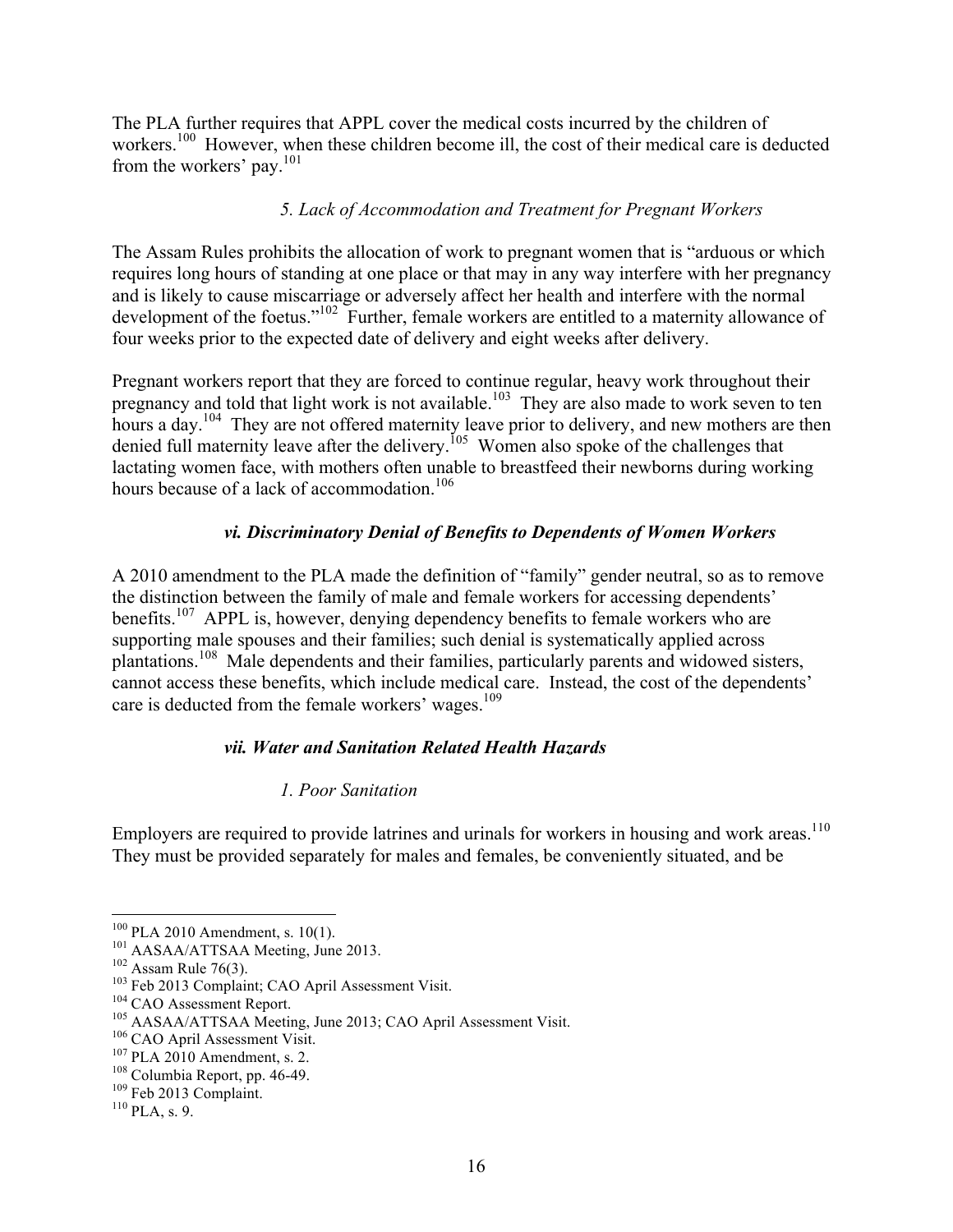maintained in a clean and sanitary condition.<sup>111</sup> Additionally, under the Assam Rules, piped water or water in suitable receptacles must be provided in sufficient quantities near the latrine for washing.<sup>112</sup> All drains carrying wastewater must be regularly flushed, with the effluent disposed of either by a drainage line or in a manner satisfactory to the Health Officer.<sup>113</sup>

The level of sanitation in Hattigor, Nahorani, and Majuli stands in stark contrast to these requirements and represents a serious danger to worker health. There are no latrine facilities in work areas, which is particularly hard on women, even more so when they are working long hours. In the housing areas, some families do not have latrines at all. Where provided, latrines and water drains are not cleaned for years at a time. The latrines become broken or unusable, creating hardships for female workers in particular. The water in the drains stands and stagnates. Workers have fallen into the open and overflowing sewers, especially when there is no electricity.<sup>114</sup>

The lack of attention to sanitation results in contamination of the water supply and leads to frequent cases of waterborne diseases, including cholera, dysentery, typhoid, diarrhea, which lead to malnutrition. Many have died from these diseases, but workers report that APPL records the cause of death in these situations in such a way as to hide the actual cause of death.<sup>115</sup>

## *2. Lack of Access to Clean Water*

Under the PLA, employers must provide and maintain a sufficient supply of clean drinking water for all workers on the plantation.<sup>116</sup> According to the Assam Rules, this supply must be available at all times during working hours and available everywhere.<sup>117</sup> If clean drinking water is not coming from a public water supply, then it must be kept in suitable containers and renewed at least daily. Employers must take all practicable steps to preserve the water from contamination and must keep the containers scrupulously clean.<sup>118</sup> Drinking water must not be supplied from any open well or reservoir, unless such water is free from the possibility of pollution and sterilized periodically.<sup>119</sup>

APPL has not provided sufficient access to clean water for its workers. When water pumps do not work, APPL has supplied drinking water to the labor lines using water tanks previously used to mix pesticides, which happens a few times per year.<sup>120</sup> In an even more extreme example, a decomposing dead cow was found in a water tank in Majuli, but workers were forced to continue drinking from the tank due to lack of alternatives.<sup>121</sup>

<sup>111</sup> PLA, s. 9.<br>
<sup>112</sup> Assam Rule 17.<br>
<sup>113</sup> Assam Rule 20.<br>
<sup>115</sup> Feb 2013 Complaint.<br>
<sup>116</sup> PLA, s. 8.<br>
<sup>117</sup> Assam Rule 7.<br>
<sup>118</sup> Assam Rule 9.<br>
<sup>119</sup> Assam Rule 10.<br>
<sup>120</sup> Feb 2013 Complaint.<br><sup>121</sup> Feb 2013 Complaint.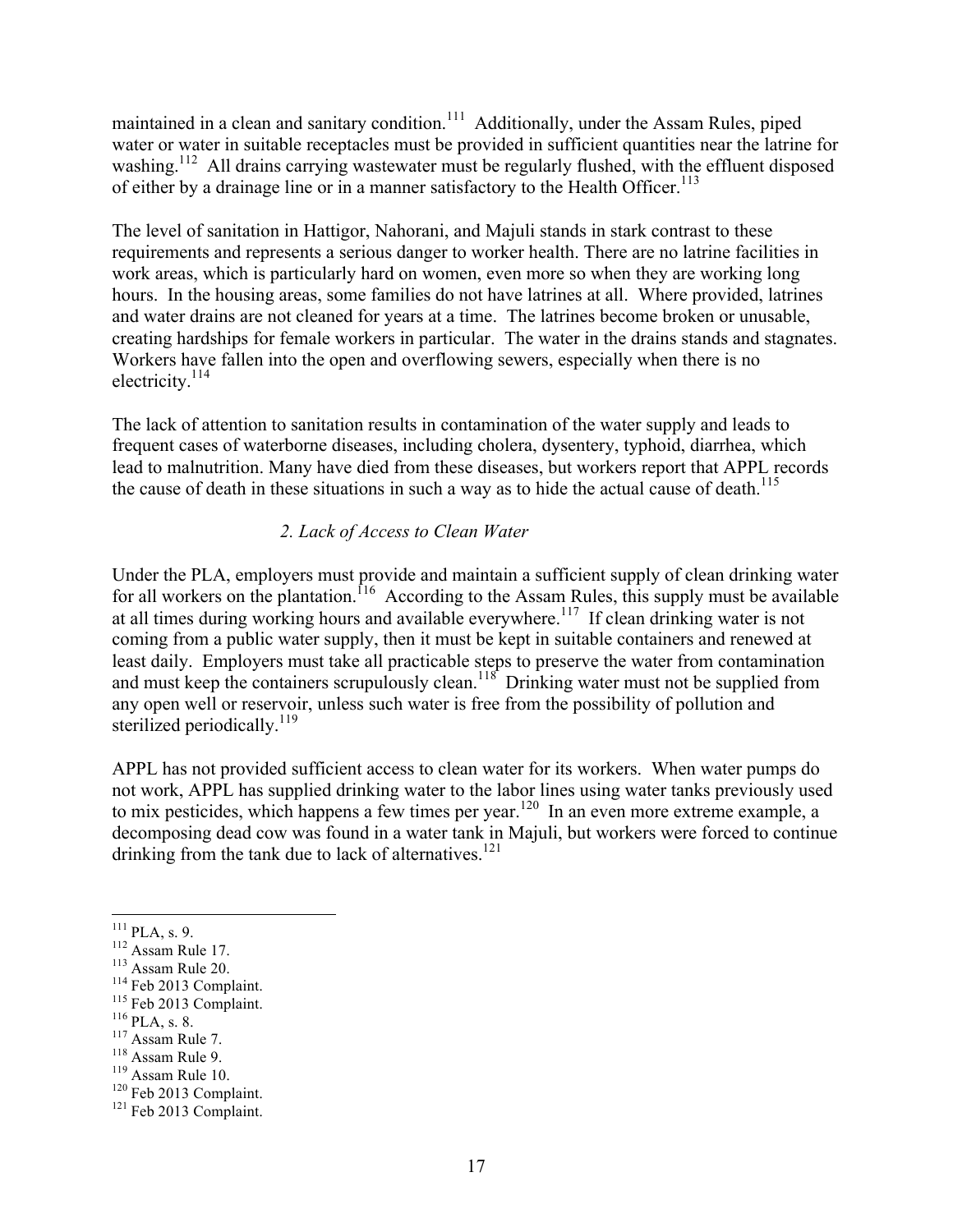Household access to water varies across the plantations, and is very limited with pipes often choked and water supply offered for only one hour in the morning, one hour around noon, and one hour in the evening.<sup>122</sup> In Hattigor, the water tank ran dry, and access to tanker water is irregular in many areas.<sup>123</sup> Some workers have had to dig their own ring wells or tube wells to provide their households with water. Where a pump is provided, it serves upward of four families.

#### *viii. Housing Concerns*

The PLA requires APPL to provide and maintain housing for its workers free of  $cost$ .<sup>124</sup> However, APPL has failed to provide sufficient housing and has failed to maintain its existing housing. Again, part of the justification for below minimum wage remuneration is housing facilities provided by the company, but for the following reasons these "deductions" have not ensured adequate housing.

### *1. Overcrowded Living Quarters*

Under the Assam Rules, employers must provide one house per working family.<sup>125</sup> However, there are not sufficient quarters for the number of workers on the plantations. In many cases, two or three families are living together in only two rooms.<sup>126</sup> In some cases, where workers have made extensions to these quarters at their own cost, APPL has torn down the extensions and charged workers for the cost of tearing them down.<sup>127</sup> Workers waiting for new housing are made to wait for ten or more years. $128$ 

#### *2. Housing in State of Disrepair*

The employer must, at its own expense, maintain all houses provided for accommodation of workers in a fit and safe condition and must execute annual and such other repairs as may be necessary from time to time.<sup>129</sup> Such housing must also include safe drinking water, lighting arrangements, and maintenance of sewers and drains.<sup>130</sup> A worker can bring any defects to the attention of the employer, which the employer must then rectify immediately if they are dangerous to the health and safety of the worker.<sup>131</sup>

APPL has not been providing the necessary repairs to workers' homes, and in some cases has not done so for years. Workers' roofs leak due to extensive unrepaired cracks and holes, doors and

<sup>&</sup>lt;sup>122</sup> CAO April Assessment Visit.<br>
<sup>123</sup> Feb 2013 Complaint.<br>
<sup>124</sup> PLA, s. 15, and Assam Rule 64.<br>
<sup>126</sup> Assam Rule 65(1).<br>
<sup>126</sup> CAO April Assessment Visit. A roll call of permanent workers who were not provided with ho during the visit.

 $127$  Feb 2013 Complaint. It should be noted that Assam Rule 65(2) does not allow occupants of houses to make unauthorized additions to their houses; however many workers are forced to do so when APPL does not provide sufficient housing or provide repairs.<br><sup>128</sup> CAO Assessment Report.

<sup>&</sup>lt;sup>129</sup> Assam Rule 63(1).<br><sup>130</sup> Assam Rule 60.<br><sup>131</sup> Assam Rule 63(2).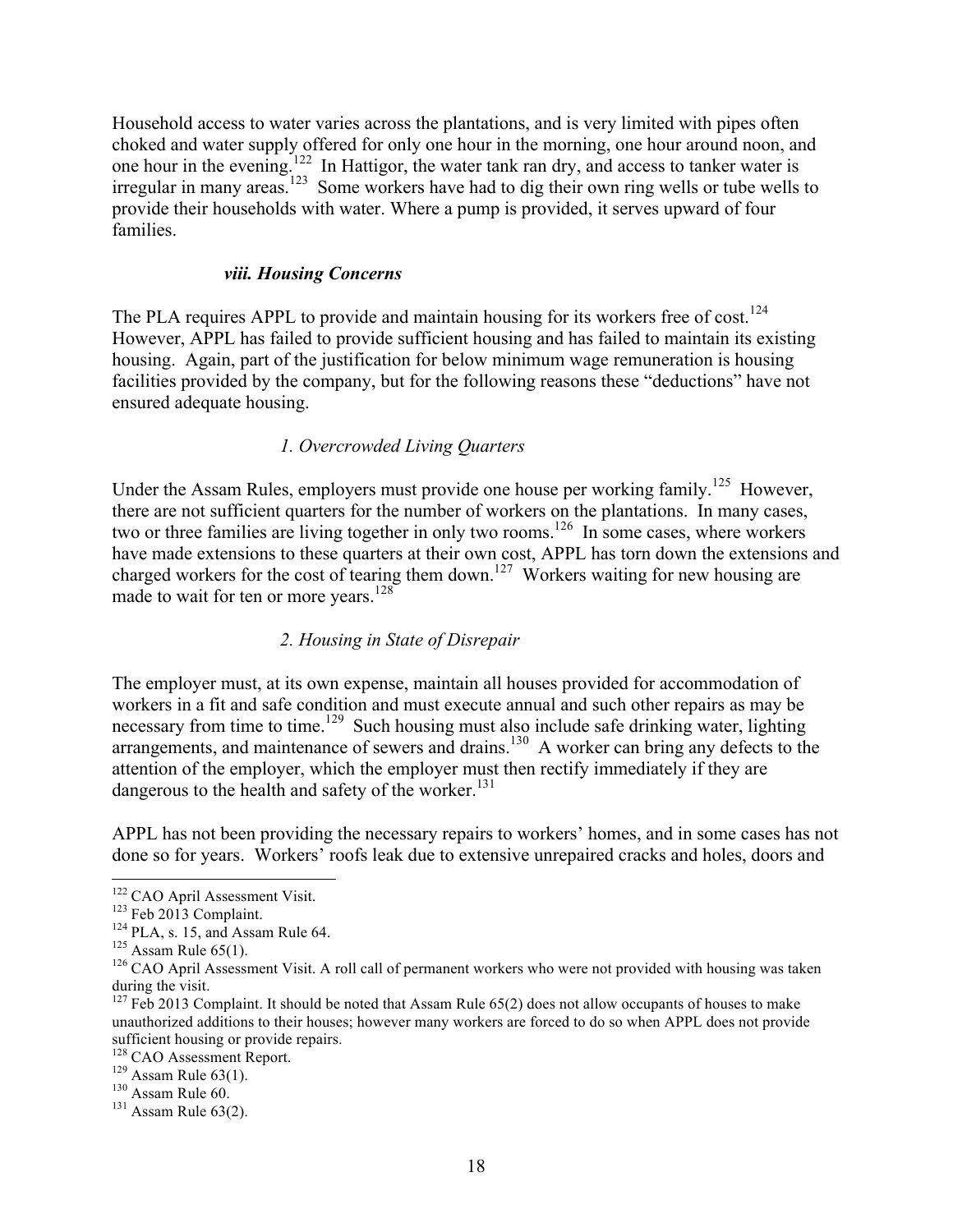windows are missing or broken, and their houses are vulnerable to damage caused by wildlife. Open drains and unpredictable water supplies and electricity cause hazards. However, APPL ignores workers' complaints and does not allow workers to make repairs on their own.<sup>132</sup>

## *ix. Inadequate Education*

Under the Assam Rules, employers must provide education on plantations where there are more than 25 children aged six to twelve. Such primary education must include one teacher for every 40 children, who teaches the standard curriculum approved by the State Education Department.<sup>133</sup> No fees may be charged for the education of workers' children.<sup>134</sup> The employer must provide the necessary educational and other equipment, and where adequate space is available, an open-air playground must be provided.<sup>135</sup>

Education provided on APPL plantations, however, is extremely inadequate. On some plantations, only the children of permanent workers are permitted to attend school, while children of temporary workers are excluded.<sup>136</sup> Some children have classrooms, while others learn outside. Drop out rates are high. Girls often drop out to care for younger siblings, as the crèche closes at 1pm on plantations where there is a crèche. 137

In Hattigor and Nahorani, only one teacher instructs the 200 to 300 students between the first and fourth standards, and each standard only receives one hour of instruction a day.<sup>138</sup> Once students complete the tenth standard, they must find a way to commute to a more distant school. Instead, many drop out because they cannot afford forty rupees per day on transportation.<sup>139</sup>

Though workers' children should not be charged for educational services, wages are garnered in part to pay for educational facilities, in violation of the PLA and Assam Rules.

These poor education standards not only violate the PLA and therefore IFC PS2 – they are also an example of how APPL is in violation of PS7 and the requirement to respect and protect indigenous peoples, discussed in further detail below.

## *x. Lack of Childcare*

Where there are fifty or more female workers or twenty or more children on a plantation, the PLA requires that the employer provide and maintain a crèche for the care of children.<sup>140</sup> There must be one crèche for every 25 hectares of tea for children under two years of age, and one crèche in each main garden and outgarden for children aged two to six.<sup>141</sup> The crèches must be

<sup>&</sup>lt;sup>132</sup> Feb 2013 Complaint.<br><sup>133</sup> Assam Rule 55(1), 56.<br><sup>134</sup> Assam Rule 57.<br><sup>135</sup> Assam Rule 54, 53(3).<br><sup>136</sup> AASAA/ATTSAA Meeting, June 2013.<br><sup>137</sup> CAO Assessment Report.<br><sup>137</sup> Feb 2013 Complaint; and CAO April Assessment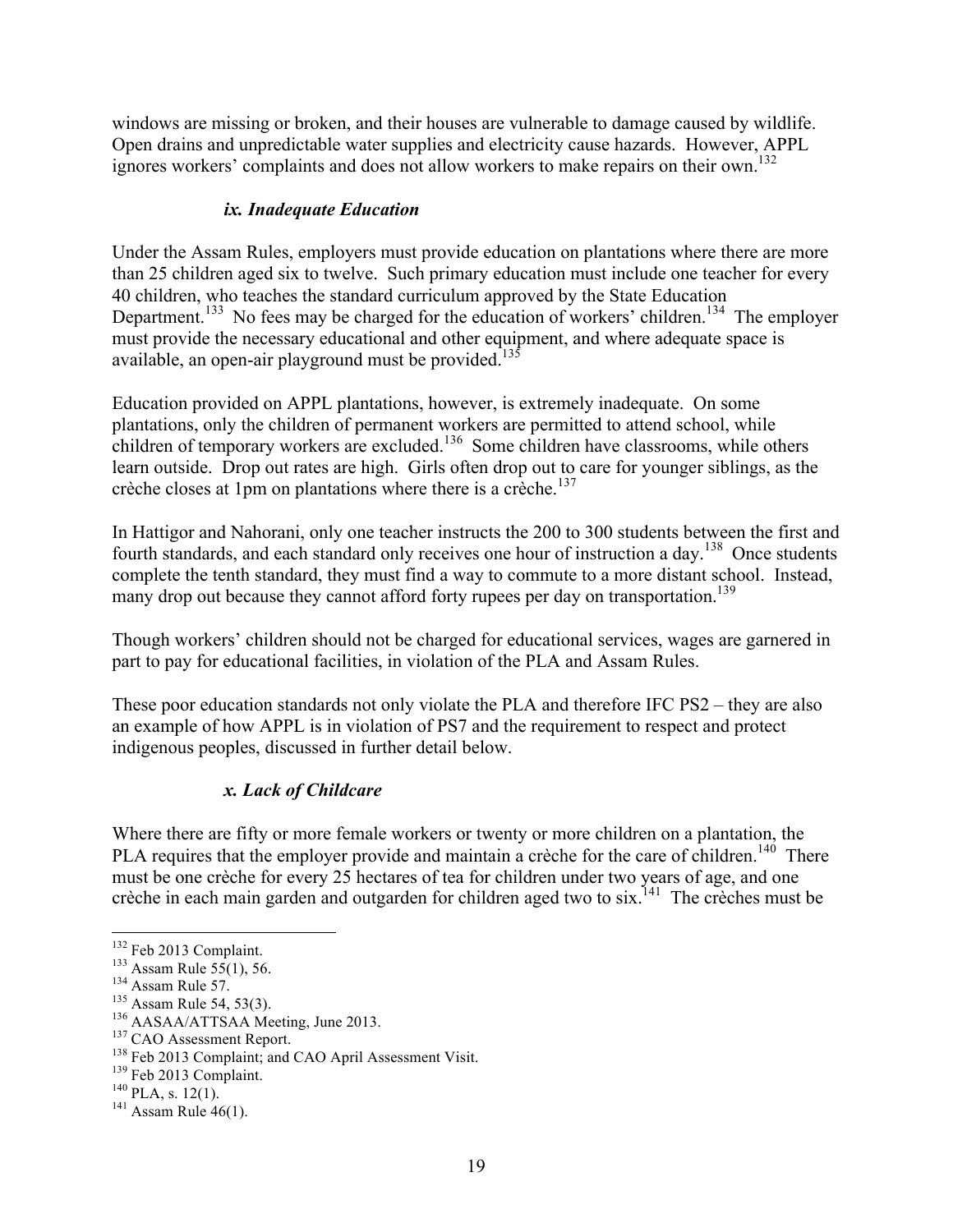conveniently accessible to the children's' mothers, supervised, spacious, adequately lit and ventilated, well constructed, sanitary, and furnished, with a playground if there is adequate space.<sup>142</sup>

However, the Majuli, Hattigor, and Nahorani plantations do not have adequate crèche services, where available at all, for workers' children. Workers are therefore forced to leave children under the age of six at home alone or under the care of other children, who themselves are often only a few years older than six. When older children are required to stay home to care for younger children, they cannot attend school, leading to illiteracy and dropout.

## **D. Child Labor**

IFC PS2 prohibits economically exploitative employment of children and prohibits children below the age of 18 years from being employed in dangerous work. The PLA similarly prohibits all children from working on plantations.<sup>143</sup>

However, there are children working on APPL plantations. In Hattigor, workers spoke of teams of children being assigned to particular line supervisors, and forced to work long hours under challenging conditions.<sup>144</sup> A major factor indirectly contributing to child labor on the tea plantations is the overly high daily task rates required of each worker. In order to meet their quotas for plucking, pruning, maintaining drains, and other tasks, workers are forced to rely on other family members, including children.<sup>145</sup>

## **E. Occupational Health and Safety**

PS2 requires APPL to "provide the workers with a safe and healthy work environment, taking into account inherent risks in its particular sector and specific classes of hazards in the client's work areas, including physical, chemical, biological, and radiological hazards." Further, APPL is expected to "take steps to prevent accidents, injury, and disease arising from, associated with, or occurring in the course of work by minimizing, so far as reasonably practicable, the causes of hazards $^{145}$ 

However, APPL has not provided a safe and healthy working environment for its workers and has not taken sufficient steps to prevent injury and disease. The areas in which APPL has failed to meet its occupational health and safety requirements are detailed below.

## *i. Inadequate Protection Measures for Sprayers*

<sup>&</sup>lt;sup>142</sup> PLA, s. 12(2) and Assam Rule 46.<br><sup>143</sup> PLA 2010 Amendment, s. 24.<br><sup>144</sup> CAO April Assessment Visit. <sup>145</sup> Feb 2013 Complaint. <sup>146</sup> PS2, para. 16.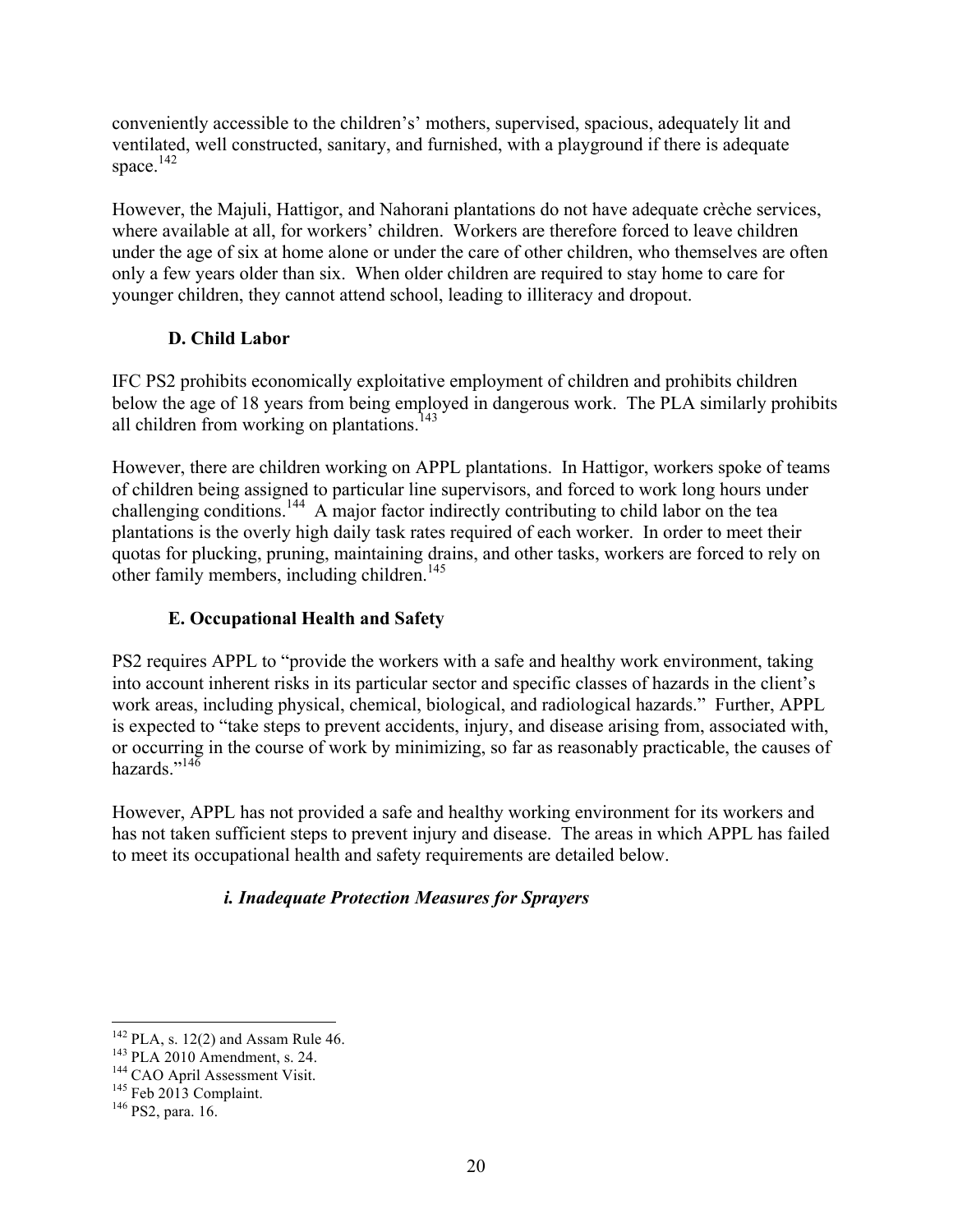PS2 requires "the identification of potential hazards to workers, particularly those that may be life-threatening," and "provision of preventive and protective measures, including modification, substitution, or elimination of hazardous conditions or substances."<sup>147</sup>

The 2010 amendments to the PLA reflect this language closely: "[i]n every plantation, effective arrangements shall be made by the employer to provide for the safety of workers in connection with the use, handling, storage and transport of insecticides, chemicals and toxic substances."<sup>148</sup> The PLA requires every employer to provide protective clothing and equipment, as well as washing, bathing, and cloakroom facilities, for every worker engaged in handling insecticides or other toxic substances.149

However, APPL has not provided sufficient protective equipment for its sprayers. Sprayers must often work with no protective equipment or purchase their own equipment.<sup>150</sup> When protective equipment is provided, it is of poor quality and insufficient to protect workers from the dangerous chemicals with which they work.<sup>151</sup> This has included: a cloth mask, plastic or cloth shoes, and flimsy plastic goggles.<sup>152</sup> Some spray workers reported being given goggles, a mask, an apron and boots once a year; however, they were made from poor materials and only lasted two to three months.<sup>153</sup> Distribution of this protective equipment is arbitrary. Moreover, it is often brought out during audits but then removed afterward.154

One basic preventive measure is to rotate sprayers. However, APPL does not do so, and the same sprayers are called upon whenever spraying work is required.<sup>155</sup> Workers spoke of the impact of extended exposure to the agrochemicals, including blurred vision and headaches.<sup>156</sup>

## *ii. Lack of Training*

Under the PLA, employers must ensure that workers employed in handling, mixing, blending, or applying insecticides and other toxic substances receive training regarding the hazards involved and must ensure that various safety measures are in place, including those to avoid spillage of such chemicals.<sup>157</sup> However, sprayers on APPL plantations receive no training despite the dangerous nature of their work.<sup>158</sup>

<sup>&</sup>lt;sup>147</sup> PS2, para. 16.<br><sup>148</sup> PLA 2010 Amendments, s. 18A.<br><sup>149</sup> PLA 2010 Amendments, s. 18A.<br><sup>150</sup> CAO April Assessment Visit.

<sup>&</sup>lt;sup>151</sup> On Hattigor and Nahorani, these dangerous chemicals include Endosulphan (Feb 2013 Complaint), a pesticide that is dangerous for both human health and the environment, and is being globally phased out. *See* "United Nations targets widely-used pesticide endosulphan for phase out," *available at* 

http://chm.pops.int/Convention/Media/Pressreleases/Widelyusedpesticideendosulfanphaseout/tabid/2216/language/e n-US/Default.aspx.<br><sup>152</sup> Feb 2013 Complaint.<br><sup>154</sup> Feb 2013 Complaint.<br><sup>155</sup> Feb 2013 Complaint.<br><sup>156</sup> CAO April Assessment Visit.<br><sup>156</sup> PLA 2010 Amendments, s. 18A.<br><sup>158</sup> Feb 2013 Complaint.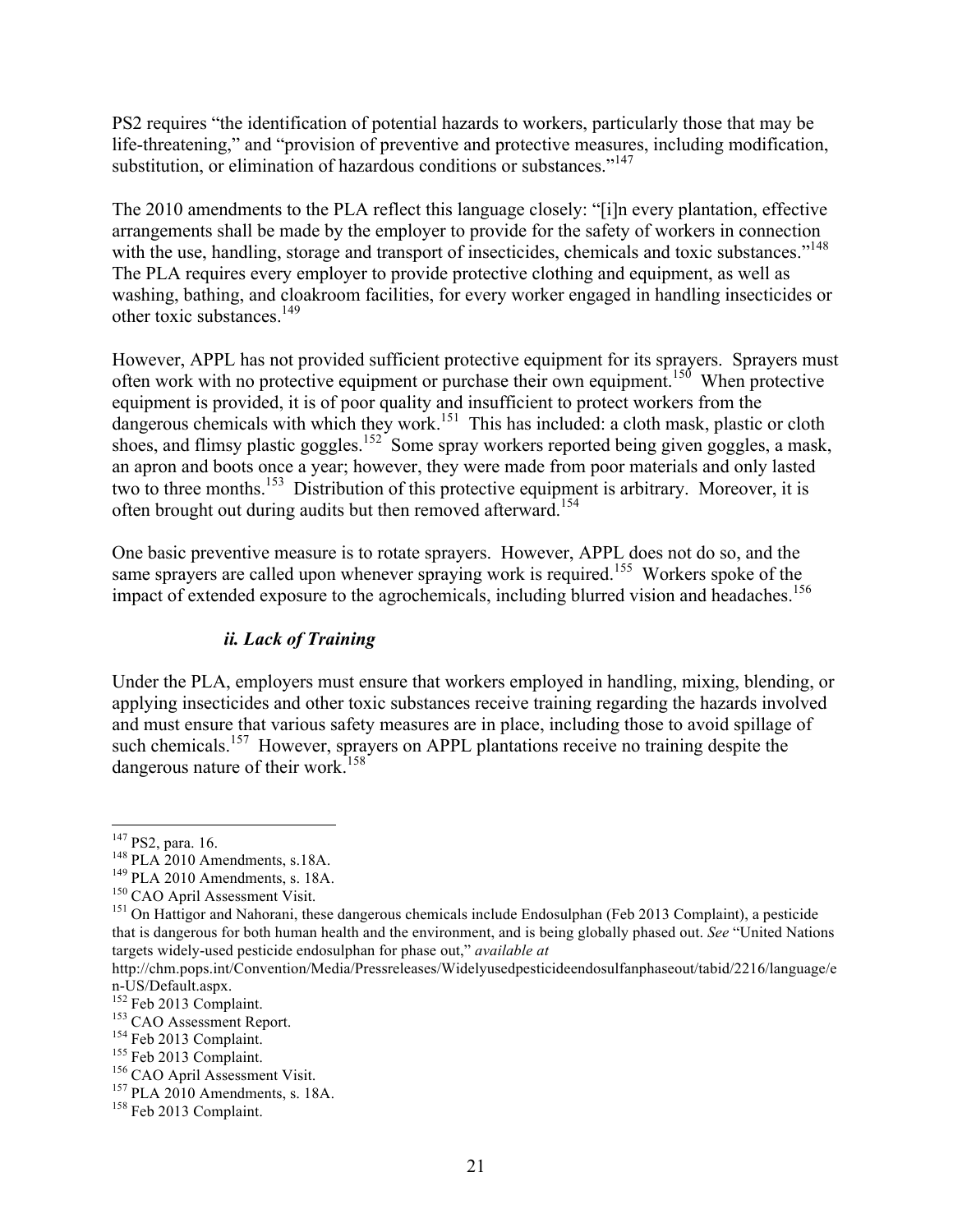## *iii. Lack of Medical Attention*

The PLA requires every worker who is exposed to insecticides, chemicals and toxic substances to be medically examined periodically.<sup>159</sup> Additionally, both the PLA and PS2 require "documentation and reporting of occupational accidents, diseases, and incidents; and emergency prevention, preparedness and response arrangements."<sup>160</sup>

Worker injuries include negative impacts on vision after prolonged spraying work and back pain after carrying heavy cylinders, among others.<sup>161</sup> Though workers report that skin and eye exposure to chemicals is common, there is no structure in place for them to report workplace accidents. Workers are not compensated when they are injured while working, food is not provided for their families while they cannot work or in the hospital, and workers are sometimes released from the hospital before recovering from their injuries. If their injury persists or returns, they are not allowed to take sick leave.<sup>162</sup>

## **F. Flawed Employee Share Program**

A primary goal of IFC's financing of APPL is to create a "worker-shareholder" model of business, in which management and employees hold significant shares in the company and participate actively in its direction. However, APPL's implementation of the Employee Stock Ownership Program ("ESOP") has had the effect of disenfranchising workers from the benefits of the program for three key reasons: first, the program has not been effectively explained to the workers; second, APPL has used threats, intimidation and coercion to pressure workers into buying into the program; and third, the implementation details of the program are not appropriate for a marginalized workforce.

## *i. Poor Communication of Share Program*

When the program commenced, workers reported that APPL management held one formal meeting at each plantation. Workers were told about the program as if they were required to purchase shares, and APPL management explained only the advantages and none of the risks of the program. Workers were confused and did not understand what the share program was.<sup>163</sup> Plantation management informed some workers that the shares were a loan to be withdrawn from their Provident Fund.164 Workers were reluctant to agree to what appeared to be an additional deduction from their already below-minimum wage earnings. However, management and union staff did not attempt to make the program more accessible or explain the concept further.<sup>165</sup>

Further, APPL has not organized meetings or attempted to communicate to workers who invested in the share program about the progress of the company or the value of their shares. Most report that they have not been given any documentation for their shares; documentation

<sup>&</sup>lt;sup>159</sup> PLA 2010 Amendments, s. 18A.<br><sup>160</sup> PS2, para. 16.<br><sup>161</sup> CAO Assessment Report.<br><sup>162</sup> CAO Assessment Report.<br><sup>163</sup> Feb 2013 Complaint.<br><sup>164</sup> Feb 2013 Complaint.<br><sup>165</sup> AASAA/ATTSAA Meeting, June 2013.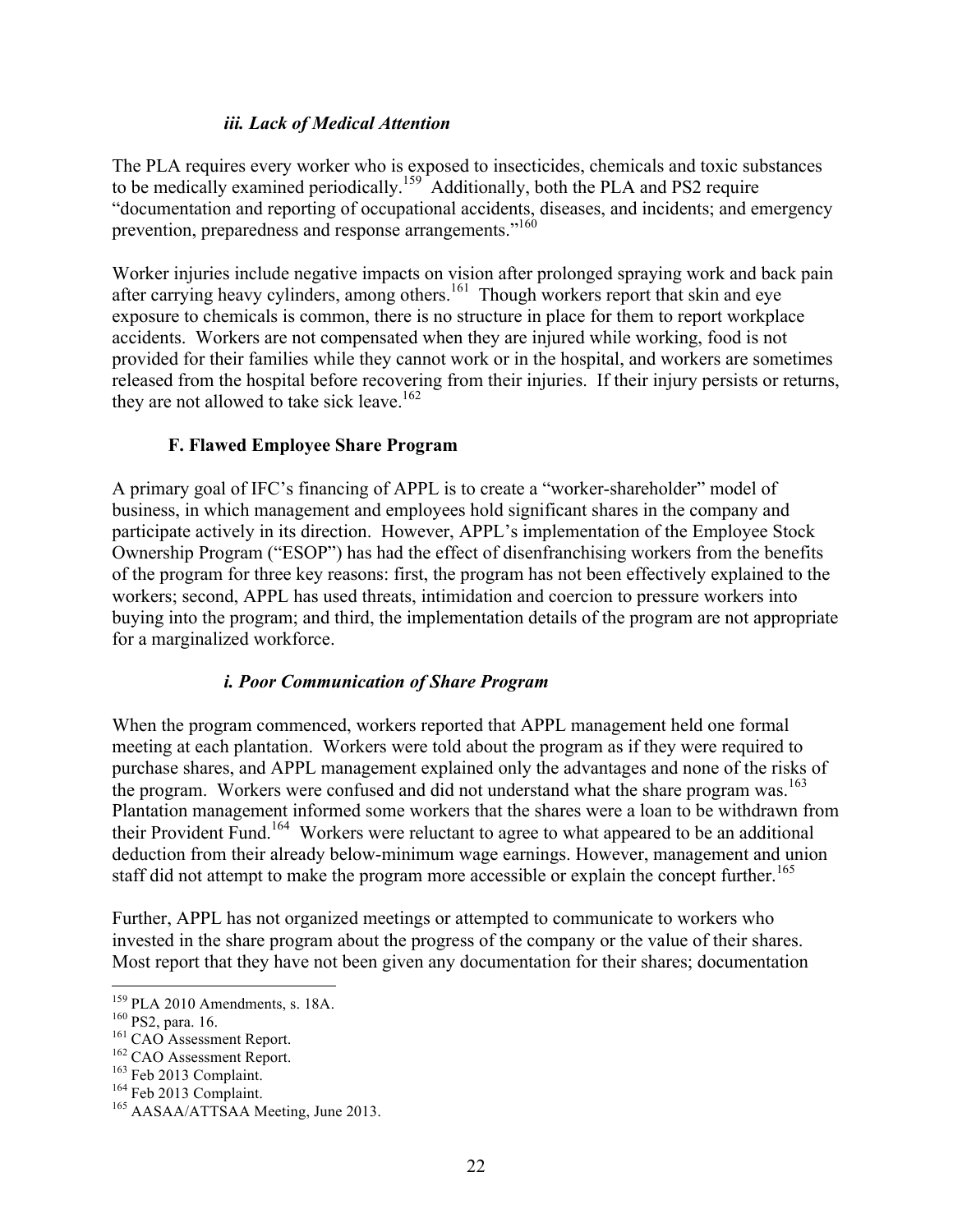that APPL has provided as evidence of their communication workers about ESOP is not written in a way that is accessible to workers.<sup>166</sup> They do not know their shares' worth and do not understand the dividends they are meant to receive.<sup>167</sup>

These communication issues not only violate PS2 obligations to provide workers with information about wages and benefits, but also undermine the development purpose of the ESOP: if workers remain entirely ignorant of the details of their share ownership and do not willingly make the choice to invest, then the APPL plantations are worker-owned in name only.

## *ii. Threats, Intimidation and Coercion*

Management and union staff put severe pressure on workers to invest in the share program.<sup>168</sup> Tactics included:

- Giving workers who invested in the share program easier tasks and giving those who refused harder labor.<sup>169</sup>
- Getting staff and the union to ply the workers with alcohol in order to convince them to buy shares.<sup>170</sup>
- Making individual threats against workers, such as telling pluckers their leaves would not be weighted and they would not be paid, telling a worker on the Majuli plantation that her complaints would not be responded to in the future if she did not buy shares, and telling a worker on the Nahorani plantation that she would be beaten if she did not buy the shares $171$
- Making false promises and exaggerated claims regarding share benefits, such as telling workers that their shares would be worth ten or even one hundred times more when they mature in seven years.<sup>172</sup>

## *iii. Implementation of Share Program*

The ESOP has not been designed with its members' needs in mind. Workers on the tea plantations subject to this complaint come from marginalized *adivasi* groups and are dependent on every rupee of their paycheck. However, in order to collect dividends, worker shareholders were told they must open an account in a specific bank far from the plantation where they reside, requiring them to locate and provide certain documentation, take multiple days off work in order to go to the bank, and pay for their transportation. These endeavors cost as much as the dividend provided.173

 <sup>166</sup> APPL Response to [Columbia] Report, p.6, *available at*

http://web.law.columbia.edu/sites/default/files/microsites/human-rights-institute/files/appl\_response\_to\_report\_.pdf (hereinafter "APPL Response to Columbia Report").<br><sup>167</sup> Feb 2013 Complaint.

<sup>&</sup>lt;sup>168</sup> Feb 2013 Complaint.<br><sup>169</sup> AASAA/ATTSAA Meeting, June 2013.<br><sup>170</sup> Feb 2013 Complaint.<br><sup>171</sup> CAO April Assessment Visit.<br><sup>172</sup> Feb 2013 Complaint.<br><sup>173</sup> Feb 2013 Complaint, and AASAA/ATTSAA Meeting, June 2013.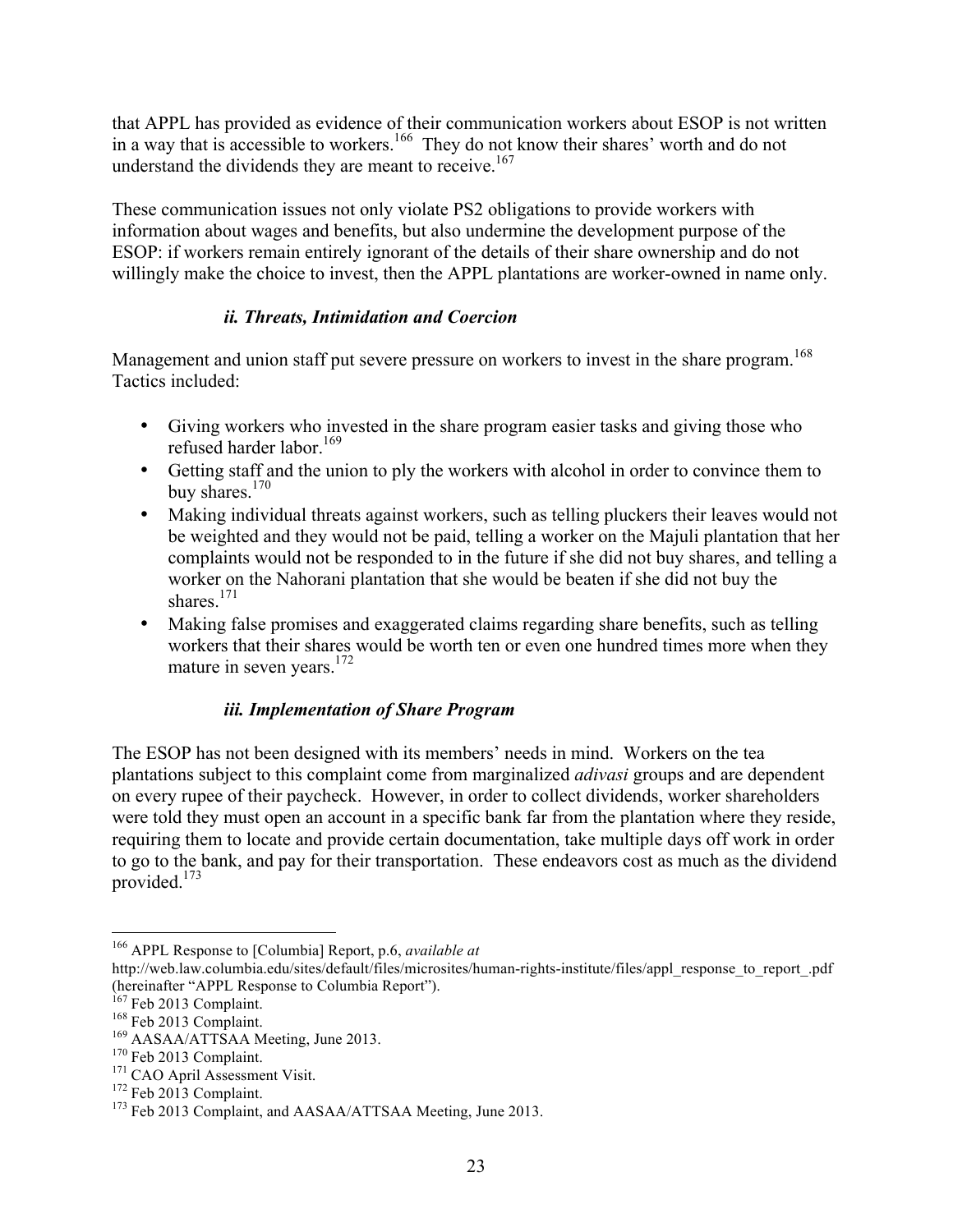Therefore, APPL must not only make an effort to communicate the purpose and details of the ESOP to workers, but it must also modify the implementation of the program in order to make participation more accessible for workers. The share program is capable of becoming beneficial for workers, however the current reality is very different.

### **G. Inactive Grievance Mechanism and Worker Fear of Retribution**

Per IFC PS2, para. 13:

*The client will provide a grievance mechanism for workers (and their organizations, where they exist) to raise reasonable workplace concerns… The mechanism should involve an appropriate level of management and address concerns promptly, using an understandable and transparent process that provides feedback to those concerned, without any retribution. The mechanism should not impede access to other judicial or administrative remedies that might be available under law.*

In contrast to these requirements, the Welfare Office, the PLA-mandated grievance mechanism in place at APPL plantations, has a history of routinely ignoring or overlooking worker complaints.<sup>174</sup> Even when the Welfare Officer is responsive, they are not able to get the resources from APPL management to address worker concerns. Moreover, whether workers are accessing this grievance mechanism or other judicial remedies, such as the ongoing CAO complaint, they fear retribution if they register their complaints.<sup>175</sup>

The local civil society organizations supporting the workers in this complaint have previously informed the CAO about instances of retaliation. In summary, when APPL management learned that workers had met with local groups, the CAO, or other entities, retaliation against workers included threats, interrogations, building a negative record in workers' files, demotions, and transfers to unfamiliar jobs.<sup>176</sup> In a fourth APPL plantation, not part of the February 2013 Complaint, when workers complained following the death of a spray worker, temporary workers were denied work, permanent workers were terminated, and several families were bribed to withdraw complaints.<sup>177</sup> APPL management has also physically assaulted at least one worker who is involved in this ongoing complaint to the  $CAO$ .<sup>178</sup>

The biggest threat used to intimidate and silence worker complaints is a rumor that if they pursued their grievances, funding, including IFC funds, would be withdrawn and the plantations would be forced to shut down, as many other plantations have had to do in recent years. Workers fear a repeat of what occurred in 2012, where 22 people died of starvation following a shutdown of other plantations in the region.<sup>179</sup>

<sup>&</sup>lt;sup>174</sup> Feb 2013 Complaint.<br>
<sup>175</sup> Feb 2013 Complaint.<br>
<sup>176</sup> NGO Meeting, June 2013.<br>
<sup>176</sup> Feb 2013 Complaint.<br>
<sup>178</sup> Feb 2013 Complaint.<br>
<sup>178</sup> NGO Meeting, June 2013. *See also* FNV Company Report, p.21 ("Ever since the of the 1990s, many tea estates in India have been closed or abandoned because they were found to be unprofitable or not profitable enough. The ensuing restructuring of the tea sector caused great misery in the plantation community.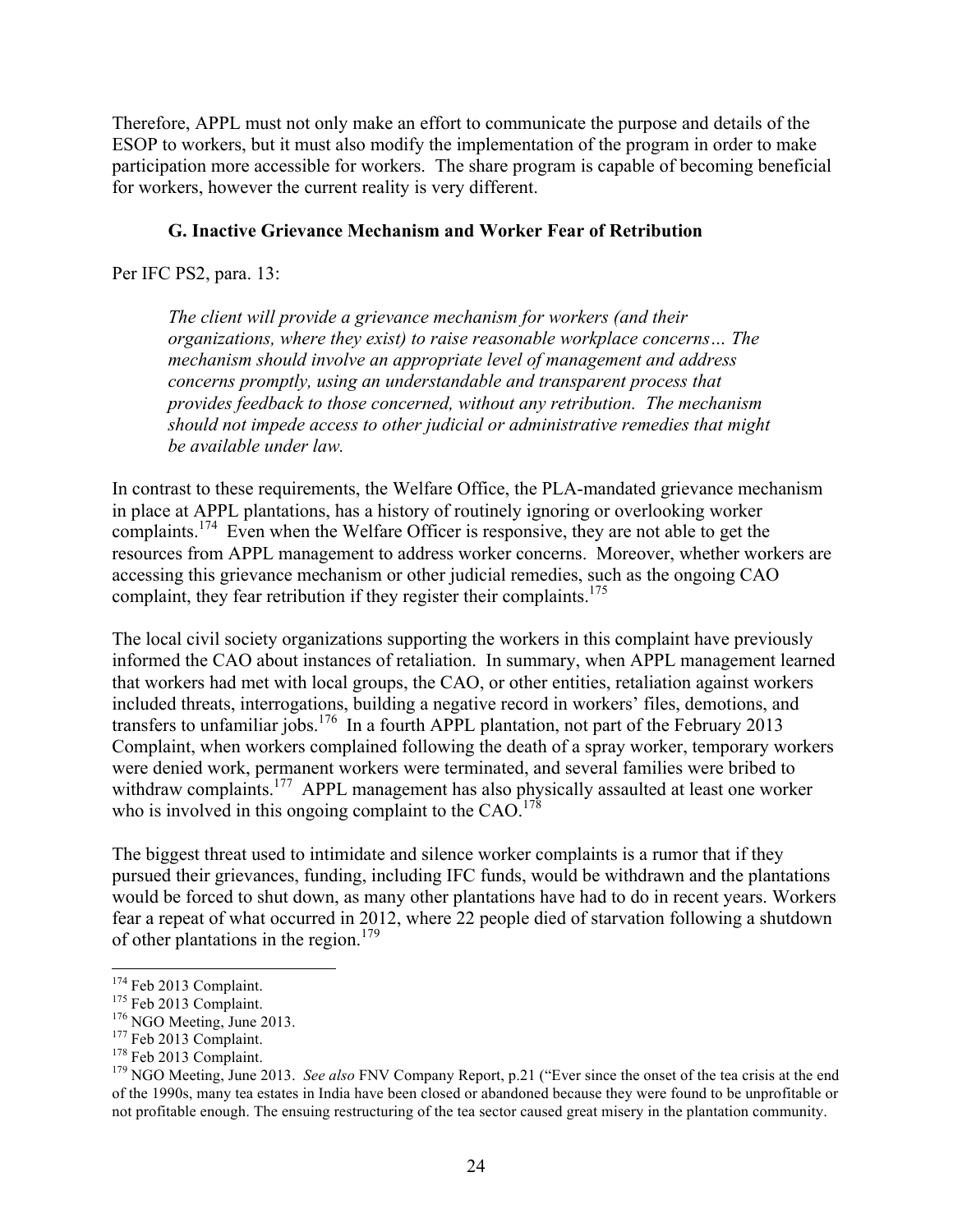The CAO facilitated a joint meeting between the three local NGOs and APPL management in July 2013 in order to address these retaliation concerns. Unfortunately, no agreement was reached between the parties. To date, no action has been taken by APPL to address the retaliation concerns.

### **H. Violations of Fundamental ILO Conventions**

India is party to the ILO Convention on Forced Labor (No. 29), the ILO Abolition of Forced Labor Convention (No. 105), the ILO Equal Remuneration Convention (No. 100) and the ILO Discrimination (Employment and Occupation) Convention (No. 111), all of which are in force.<sup>180</sup> Clients of the IFC must comply not only with the Performance Standards, but also the host country obligations under international law.<sup>181</sup> This section shows how the treatment of the workers, as detailed above, constitutes violations of the standards in these conventions.

## *i. Forced Labor*

According to the ILO's definition of forced labor, two elements must exist: the work or service is exacted under the menace of a penalty, and such work is undertaken involuntarily.<sup>182</sup> The first element is often shown in practice by the actual presence or credible threat of financial penalties, dismissal from current employment, physical violence against worker and family, or shift to even worse working conditions.<sup>183</sup> The element of involuntariness is identified in practice by birth/descent into "slave" or bonded status; psychological compulsion, i.e. an order to work, backed up by a credible threat of a penalty for non-compliance; or the withholding and nonpayment of wages.<sup>184</sup>

Both elements under the ILO's definition of forced labor are met in this case. APPL plantation management uses threats and imposition of wage penalties if workers do not meet their onerous daily quotas or task rates. Further, the use of threats, intimidation and coercion on workers in relation to the ESOP and the incidents of retaliation against workers for bringing their complaints to the CAO, are telling of APPL management's ability to resort to coercion and the subjugation of workers in the plantations.

The involuntary nature of the work is evident in the generational indentured servitude of the tea plantation workers, their isolation from the Assam mainstream due to their *adivasi* identity, and the abusive working and living conditions prevailing on APPL plantations as described above.

## *ii. Discrimination against Women Workers*

<u> 1989 - Andrea San Andrea San Andrea San Andrea San Andrea San Andrea San Andrea San Andrea San Andrea San An</u>

Heartbreaking reports of hundreds of people dying of hunger on tea estates that had been abandoned or closed continued to surface up to 2007.").

<sup>&</sup>lt;sup>180</sup> ILO website, "Ratifications for India," *available at*<br>http://www.ilo.org/dyn/normlex/en/f?p=NORMLEXPUB:11200:0::NO::P11200 COUNTRY ID:102691.

<sup>&</sup>lt;sup>181</sup> IFC Performance Standards on Social and Environmental Sustainability, 2006, Introduction, para. 3.<br><sup>182</sup> ILO Global Report on Forced Labour 2005, p. 5.<br><sup>183</sup> ILO Global Report on Forced Labour 2005, p. 6.<br><sup>184</sup> ILO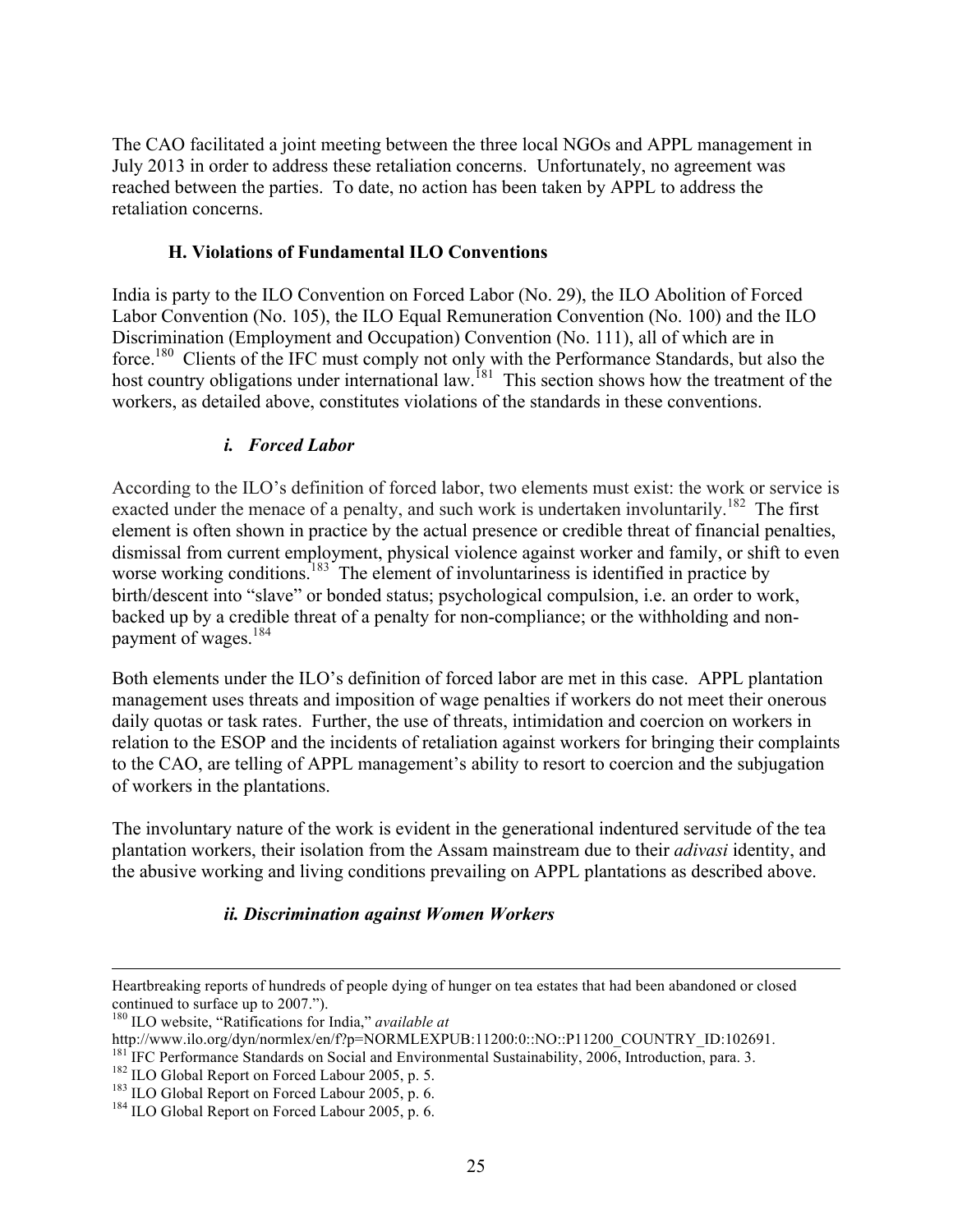The ILO Equal Remuneration Convention requires the payment of equal remuneration for work of equal value,<sup>185</sup> and the ILO Discrimination (Employment and Occupation) Convention requires "equality of opportunity and treatment in respect of employment and occupation, with a view to eliminating any discrimination in respect thereof."<sup>186</sup>

Both these principles are violated on APPL plantations with respect to female workers. Women face discrimination from plantation management, and suffer disproportionately as a result of various violations. As described earlier in this document, although a 2010 amendment to the PLA entitles female workers to benefits for their dependents, APPL is still systematically denying these benefits to women workers who are supporting male spouses and children, and deducting dependents' medical costs from the female workers' wages.<sup>187</sup> Additionally, when line supervisors report the presence of more workers than there in fact are, it is usually the women workers who make up the work of the extra absent "workers."<sup>188</sup>

## **III. Impact on Indigenous Peoples and Cultural Identity**

The workers at the heart of this complaint all fit the definition of indigenous peoples under IFC Performance Standard 7 ("PS7"). PS7 defines "indigenous peoples" as those who "self- [identify] as members of a distinct indigenous cultural group" with "recognition of this identity by others," possessing "customary cultural, economic, social, or political institutions that are separate from those of mainstream society or culture," and "a distinct language or dialect, often different from the official language or languages of the country or region."<sup>189</sup>

The workers on the APPL plantations come from various *adivasi* tribes, such as the Munda, Oraon, Ho, and Santhal groups of present day West Bengal, Jharkhand, Orissa, Chhattisgarh, and Andhra Pradesh, and are officially recognized as members of "scheduled tribes" in those states. <sup>190</sup> Each *adivasi* group speaks a distinct language and organizes their society differently from the caste-based system of the dominant culture.<sup>191</sup> The workers' forebears were forcibly migrated to the plantations under British colonial rule in the mid 19<sup>th</sup> century, and worked under harsh conditions for decades.<sup>192</sup> Many elements of those harsh conditions continue today.

<sup>&</sup>lt;sup>185</sup> ILO Equal Remuneration Convention (No.100), 1951, Article 2.<br><sup>186</sup> ILO Discrimination (Employment and Occupation) Convention (No. 111), 1958, Article 2.<br><sup>187</sup> Feb 2013 Complaint; Columbia Report, p. 46-49.<br><sup>189</sup> IFC

Indigenous Peoples, para. 5 (hereinafter "PS7").

<sup>&</sup>lt;sup>190</sup> Due to the dynamics and politics of scheduled status, these same groups may not be classified as "scheduled tribes" in Assam, though are advocating for recognition as such. *See, e.g.,* Borah, Amarjyoti, "Hectic lobbying for ST status to tea community in Assam," *India Tea*, July 10, 2013, *available at* http://www.indiatea.co.in/hecticlobbying-for-st-status-to-tea-community-in-assam/. <sup>191</sup> These communities are recognized as "Schedule Tribe" (ST) or *adivasi* communities by central Indian states, but

due to political dynamics in the state of Assam, tea plantation workers, also known as "tea tribes," do not have government recognized ST status. They are, however, recognized to be *adivasi*.<br><sup>192</sup> Though they at one time possessed "collective attachment to geographically distinct…ancestral territories,"

another defining characteristic of indigenous people under PS7, they were forcibly stripped of their lands and resources in order to become workers on the tea plantations.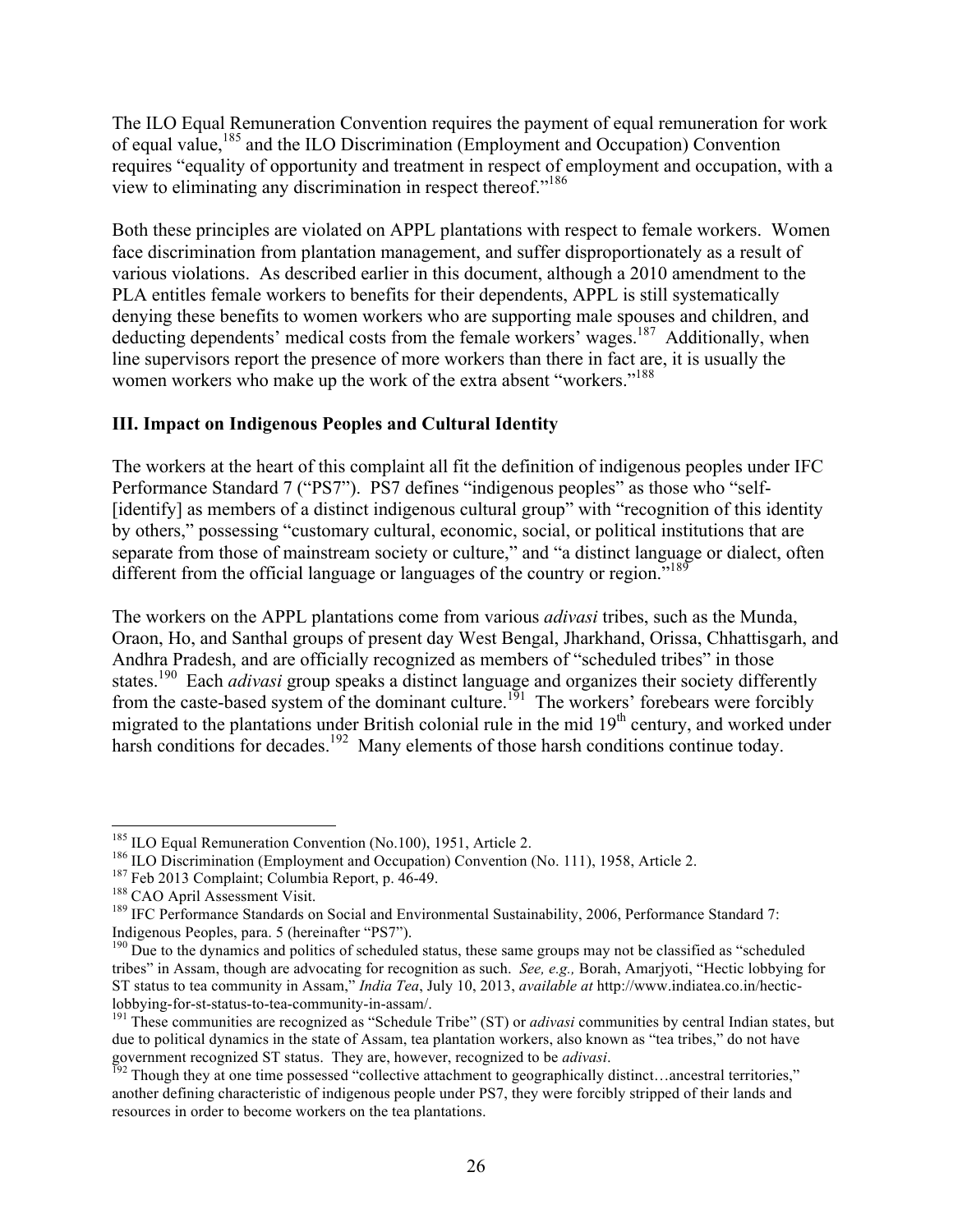Workers and their families continue to be isolated from the rest of the world, dependent on APPL for their families' housing, health, food, and education. With particularly poor education systems on most plantations, including those run by APPL, many children stay on the plantation and become workers themselves, creating the next generation of a marginalized workforce.<sup>193</sup>

Therefore, due to the identity and history of its workers, as well as the structure of the plantations as communities where workers and their families are born, live, and seek education and medical care, APPL not only has a responsibility to meet the standards of PS2 and the PLA, but must also act in accordance with PS7.

PS7 recognizes that "private sector projects may create opportunities for Indigenous Peoples to participate in, and benefit from, project-related activities that may help them fulfill their aspiration for economic and social development."<sup>194</sup> It encourages companies to engage with indigenous peoples as "partners in development."<sup>195</sup>

However, merely employing *adivasi* workers does not create opportunities for them to fulfill their economic aspirations. While the ESOP in theory could assist *adivasi* workers to share in the management of the plantations, in reality the workers remain vulnerable and disenfranchised.

The poor working conditions in Hattigor, Nahorani, and Majuli threaten more than workers' health and survival: they threaten to destroy their culture and way of life. The "languages, cultures, religions, spiritual beliefs, and institutions" of *adivasi* peoples may also be under threat.196 This exposes *adivasi* workers "to different types of risks and severity of impacts, including loss of identity, culture, and natural resource-based livelihoods, as well as exposure to impoverishment and disease."<sup>197</sup>

## **A. PS2 and PS7 Combined Violations**

The result of the extensive PS2 violations detailed above is that workers and their families struggle daily to survive, with little care and no protection afforded to them by the company. Under such conditions, *adivasi* cultural identities and activities are disappearing.<sup>198</sup>

As one individual expressed, "[w]orkers spend their whole lives in the gardens. They are born, they work, and they die in the tea gardens. They have access to nothing else."<sup>199</sup> Workers and the local NGOs who work with them and their families have expressed their concern that they are losing their culture, language, and identity because of the brutal nature of plantation life.

<sup>&</sup>lt;sup>193</sup> NGO Meeting, June 2013. *See also* Saikia and Behal articles.<br><sup>194</sup> PS7, para. 2.<br><sup>195</sup> PS7, para. 2.<br><sup>196</sup> PS7, para. 1.<br><sup>197</sup> PS7, para. 1.<br><sup>197</sup> PS7, para. 1<br><sup>197</sup> PS7, para. 1 used to be centers for cultural activity. Assam Rule 50 requires employers to provide one recreation center for every 175 families.

<sup>&</sup>lt;sup>199</sup> AASAA/ATTSAA Meeting, June 2013.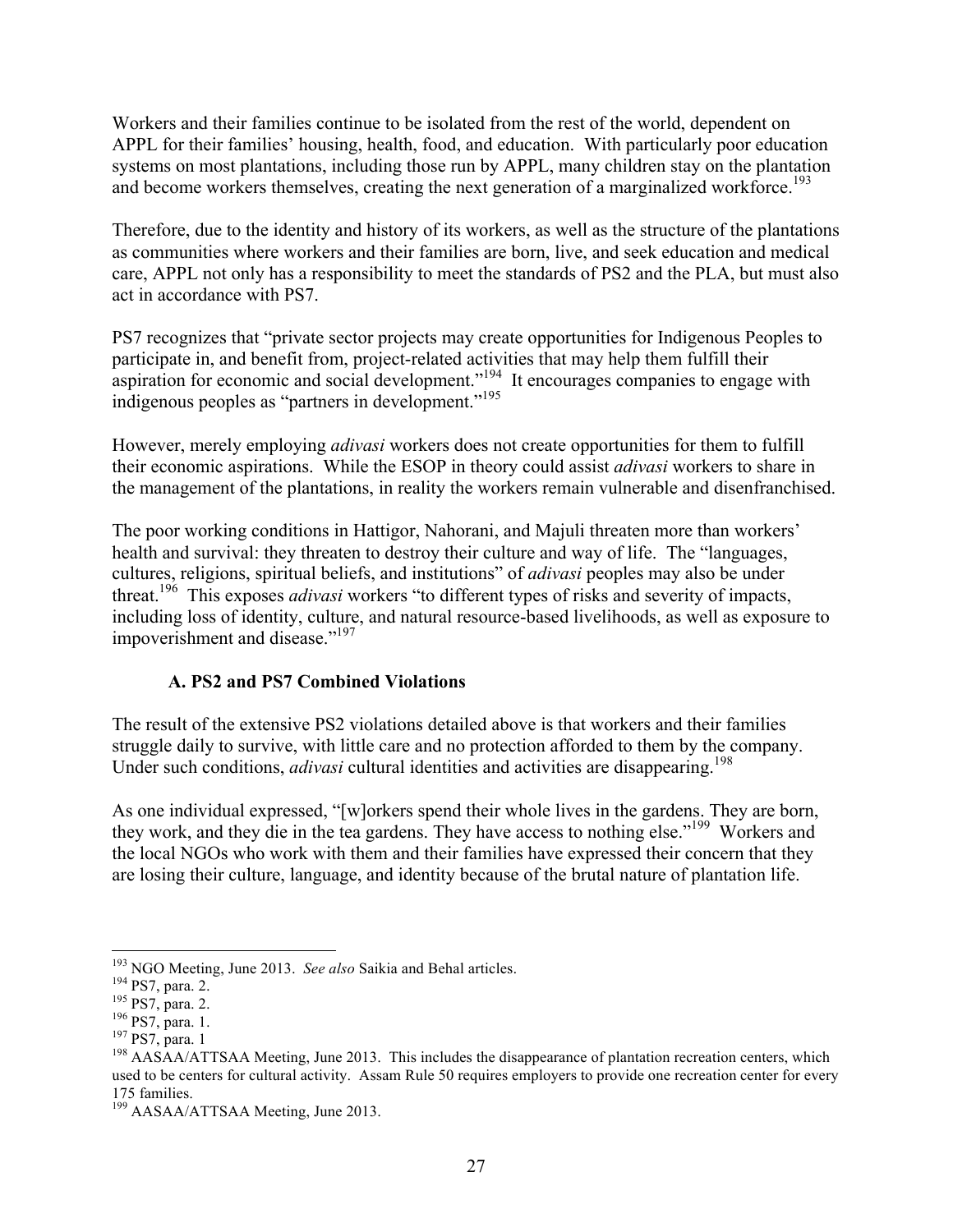In this way, the PS2 violations themselves also go against the objectives of PS7: "to respect and preserve the culture, knowledge and practices of indigenous peoples."

## **B. PS7 Specific Violations**

APPL is failing to provide a space for *adivasi* culture, and is in effect implementing policies aimed at stripping workers of their heritage and identity. This is in violation of requirements in PS7 for APPL to take into consideration specific impacts of the project on indigenous peoples, and to avoid or minimize that impact.<sup>200</sup> Rather than improving the situation for indigenous workers, the situation has actually grown worse over time. In the past, plantation management provided support and facilities for workers to engage in cultural activities, such as dance, music and sport, but these facilities have disappeared since IFC's investment and the restructuring of Tata Tea and the creation of APPL.<sup>201</sup>

For example, many workers have complained that doctors in a number of medical facilities have refused to touch patients because of their *adivasi* identity, derived from caste-based discriminatory beliefs. However, plantations are far removed from state based healthcare services, and workers must rely on healthcare provided by APPL.

Similarly, APPL has been providing food rations to workers, but workers report that the supplies they receive are substandard and far less than what is necessary to survive. Poor education standards on plantation schools violate PS7, as they prevent *adivasi* children from fulfilling their aspirations for social and economic development. APPL also provides housing, but it is not sufficient in quantity to house all the workers, requiring many families to share a single shelter or use their meager resources to construct new homes on land to which they have no title. Other basic services, like electricity and childcare, are either overpriced or nonexistent.

By ensuring that subsequent generations of *adivasi* workers remain dependent on the tea plantations, APPL is failing to engage *adivasi* as partners in development, and is instead perpetuating their historic marginalization.

# **IV. IFC's Due Diligence Failures**

# **A. The Red Flags**

The high risks of non-compliance with IFC Performance Standards and violations of international human rights occurring in Assam tea plantations were identifiable from several red flags prior to and during the investment.

First, tea plantations in Assam are well-known to be characterized by poor human development conditions, historical subjugation of the tea plantation workers who are mostly *adivasi*, weak compliance with and enforcement of laws seeking to protect plantation workers, nonrepresentative unions, and consequent labor unrest.<sup>202</sup> Further, there have been high-profile

<sup>&</sup>lt;sup>200</sup> PS 7, para. 7-8.<br><sup>201</sup> NGO Meeting, June 2013 and AASAA/ATTSAA Meeting, June 2013.<br><sup>202</sup> See Columbia Report, pp. 28-30, and CAO Appraisal Report Jan 2013, p. 7, fn. 3.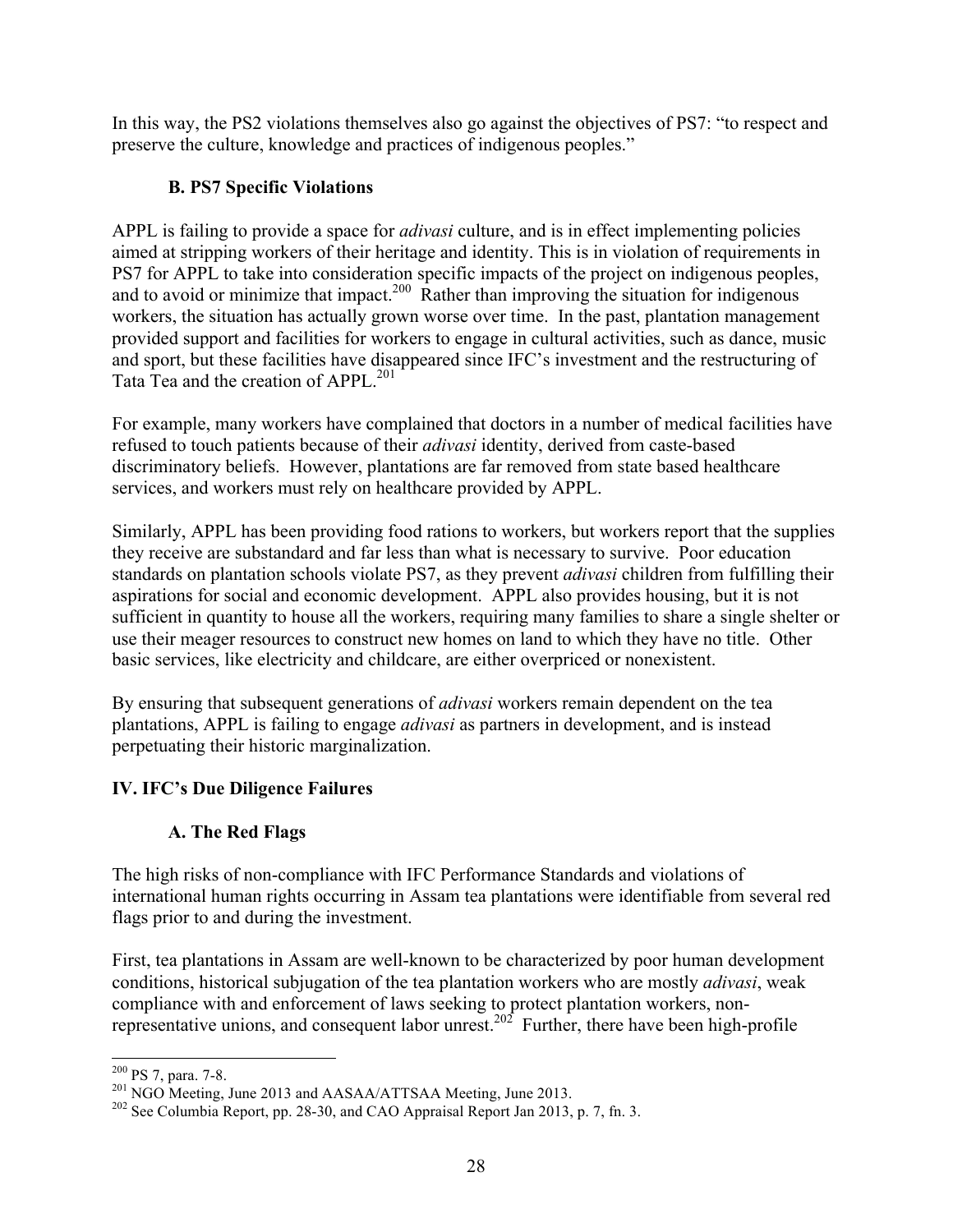incidents speaking to the human rights risks, such as the 2007 warning by the Assam government to tea plantation managers that criminal proceedings for manslaughter would be initiated if tea plantations continued to do nothing to prevent water-borne diseases,  $203$  2007 violence in Guwahati against *adivasi* protestors from tea plantations, <sup>204</sup> and a 2008 rally by hundreds of tea plantation workers in Guwahati demanding the implementation of the PLA and MWA in tea plantations.<sup>205</sup> Notably, these occurred well before the date of the IFC's 2009 investment agreement with APPL.

Second, the collapse of a pregnant worker in the APPL Nowera Nuddy tea plantation while at work in 2009, and the death of a worker after being assigned pesticide spraying duties in the APPL Powai tea plantation were red flags directly brought to the IFC's attention.

Third, the 2013 complaint, the 2011 complaint submitted to the CAO by the International Union of Food Workers, and the Columbia Report are also indicators of severe and systematic problems on the plantations. IFC must diligently investigate the matters set out in these submissions, and, pursuant to the IFC's 2006 Policy on Social and Environmental Sustainability, take action commensurate with the serious nature of these risks and violations to ensure these issues are addressed on all APPL plantations. To do otherwise would be an egregious due diligence failure by the IFC.

Finally, APPL's flat denials of the abuses recorded in the Columbia Report are concerning and an indication that these violations will continue to go uncorrected.<sup>206</sup>

## **B. Over-reliance on Tata's Reputation and Private Industry Certifications**

In conducting its due diligence, IFC has relied on Tata Tea's face-value commitment to improve its plantations, rather than its track record in doing so. It was only in 2005, when Tata Tea had initiated plans to divest from its plantations with the assistance of the IFC, that it initiated the process of obtaining SA8000 certification.<sup>207</sup> There was no indication in IFC's environmental and social due diligence of what Tata Tea had in fact done prior to 2005 to address the wellknown industry-wide problems at the tea plantations.

IFC's reliance simply on a commitment to obtain SA8000 certification of APPL as proof of the reliability of APPL's management systems is highly questionable. First, while APPL had a goal of obtaining SA8000 certification by 2006,<sup>208</sup> it appears to have obtained such certification only in 2011.<sup>209</sup> This should have been taken into account in determining the challenges to obtaining

<sup>&</sup>lt;sup>203</sup> Subir Bhaumik, "Tea bosses warned on water deaths," *BBC News*, October 30, 2007, available at <http://news.bbc.co.uk/2/hi/south asia/7069266.stm.>

<sup>&</sup>lt;sup>204</sup> See, e.g., "Adivasis, locals clash in Guwahati," *The Hindu*, November 24, 2007, available at <http://www.hindu.com/2007/11/25/stories/2007112560781200.htm>; Sushanta Talukdar, "Tribal Turmoil,"

*Frontline*, (Vol. 4, Issue 24) available at <br>  $\langle$ http://www.frontline.in/static/html/fl2424/stories/20071221501301800.htm>.

<sup>&</sup>lt;sup>205</sup> Saikia article, p. 320.<br><sup>206</sup> APPL Response to Columbia Report.<br><sup>207</sup> IFC Environmental and Social Summary, 2006, p. 4 (hereinafter "IFC E&S 2006").<br><sup>208</sup> IFC E&S 2006, p. 4.<br><sup>209</sup> SA8000 Certified Facilities List,